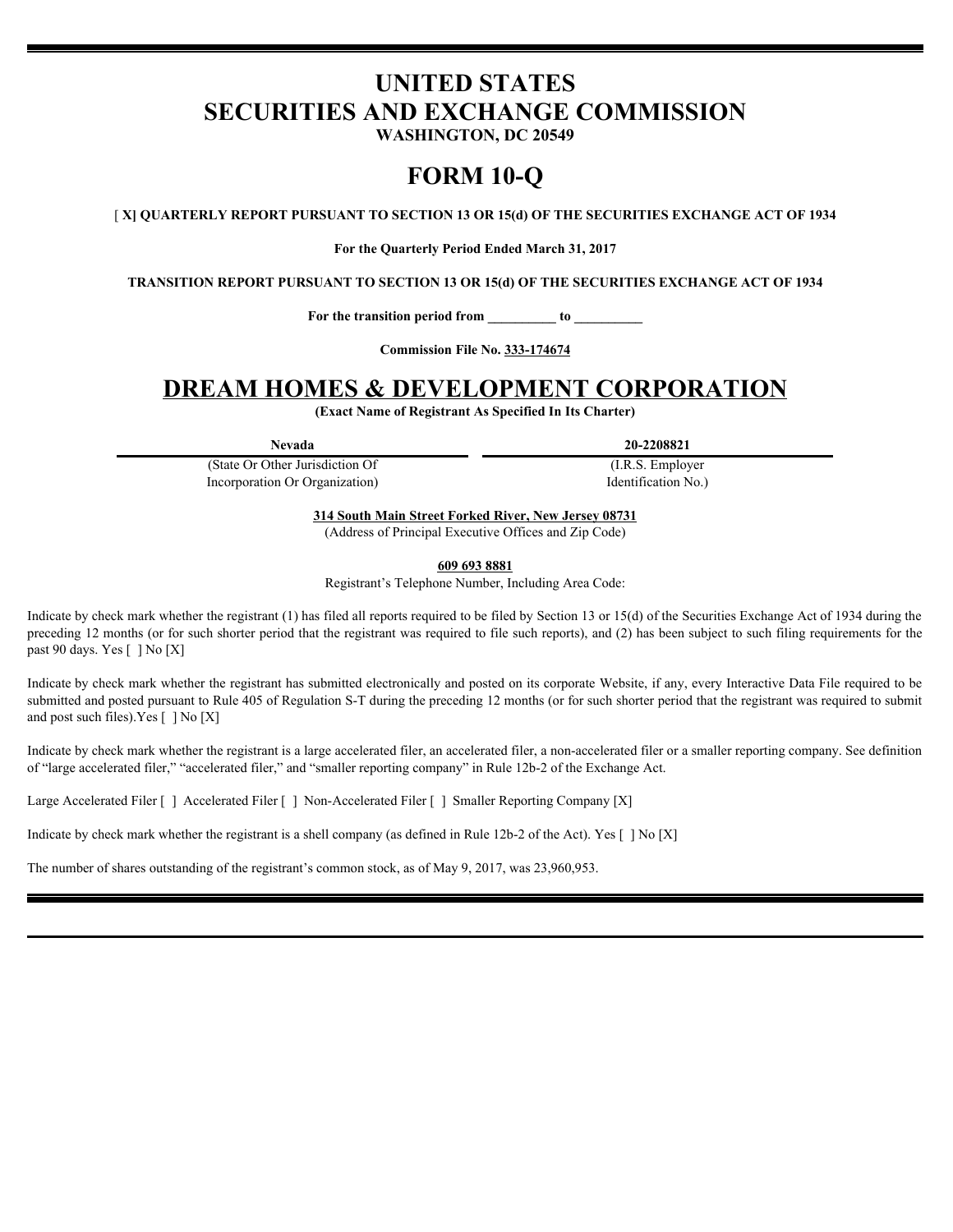## **DREAM HOMES & DEVELOPMENT CORPORATION TABLE OF CONTENTS**

# **PART I. FINANCIAL INFORMATION** 3 ITEM 1. FINANCIAL STATEMENTS 3<br>
Consolidated Balance Sheet 3 **Consolidated Balance Sheet** Consolidated Statements of Operations and Comprehensive Income (Loss) 4 **Consolidated Statements of Cash Flow** 5 Notes to Consolidated Financial Statements 6 ITEM 2. MANAGEMENT'S DISCUSSION AND ANALYSIS OF FINANCIAL CONDITION AND RESULTS OF OPERATIONS 20 ITEM 3. QUANTITATIVE AND QUALITATIVE DISCLOSURES ABOUT MARKET RISKS 22 **ITEM 4. CONTROLS AND PROCEDURES** 22 **PART II. OTHER INFORMATION 23** ITEM 1. LEGAL PROCEEDINGS 23 ITEM 2. UNREGISTERED SALES OF EQUITY SECURITIES AND USE OF PROCEEDS 23 ITEM 3. DEFAULTS UPON SENIOR SECURITIES AND CONVERTIBLE NOTES 23 ITEM 4. SUBMISSION OF MATTERS TO A VOTE OF SECURITY HOLDERS **ITEM 5. OTHER INFORMATION** 23 ITEM 6. EXHIBITS 23 SIGNATURES 24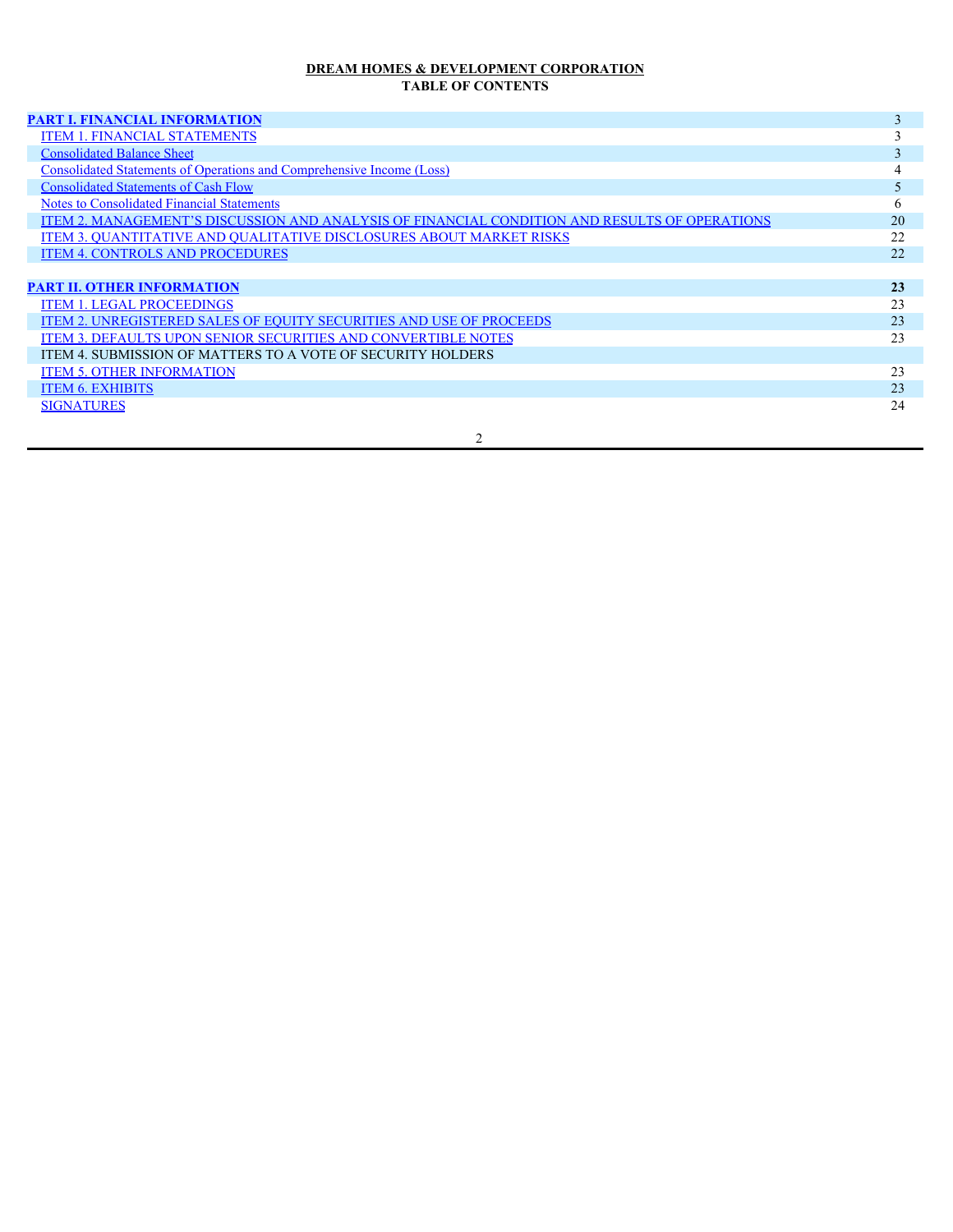# **PART 1 - FINANCIAL INFORMATION**

# DREAM HOMES & DEVELOPMENT CORPORATION (formerly THE VIRTUAL LEARNING COMPANY, INC.)

## **CONSOLIDATED BALANCE SHEETS**

|                                                                                                                                                |              | Unaudited      |                   |             |  |
|------------------------------------------------------------------------------------------------------------------------------------------------|--------------|----------------|-------------------|-------------|--|
|                                                                                                                                                |              | March 31, 2017 | December 31, 2016 |             |  |
| <b>ASSETS</b>                                                                                                                                  |              |                |                   |             |  |
| <b>CURRENT ASSETS</b>                                                                                                                          |              |                |                   |             |  |
| Cash                                                                                                                                           | $\mathbf{S}$ | 277,845        | <sup>S</sup>      | 266,709     |  |
| Accounts receivable                                                                                                                            |              | 342,774        |                   | 115,652     |  |
| Costs in excess of billings and estimated earnings                                                                                             |              | 52,304         |                   | 57,706      |  |
| Total current assets                                                                                                                           |              | 672,923        |                   | 440,067     |  |
| PROPERTY AND EQUIPMENT, net                                                                                                                    |              | 2,053          |                   |             |  |
| <b>OTHER ASSETS</b>                                                                                                                            |              |                |                   |             |  |
| Deposits and costs coincident to acquisition of land for development                                                                           |              | 41,300         |                   | 20,000      |  |
| <b>Total</b> assets                                                                                                                            |              | 716,276        |                   | 460,067     |  |
| LIABILITIES AND STOCKHOLDERS' EQUITY                                                                                                           |              |                |                   |             |  |
| <b>CURRENT LIABILITIES</b>                                                                                                                     |              |                |                   |             |  |
| Accounts payable and accrued expenses                                                                                                          | \$           | 192,384        | \$                | 94,854      |  |
| Billings in excess of costs and estimated earnings                                                                                             |              | 373,952        |                   | 283,114     |  |
| Loans payable to related parties                                                                                                               |              | 14,743         |                   | 14,743      |  |
| Total current liabilities                                                                                                                      |              | 581,079        |                   | 392,711     |  |
| STOCKHOLDERS' EQUITY                                                                                                                           |              |                |                   |             |  |
| Preferred stock; 5,000,000 shares authorized, \$.001 par value, as of March 31, 2017 and December<br>31, 2016, there are no shares outstanding |              |                |                   |             |  |
| Common stock; 70,000,000 shares authorized, \$.001 par value, as of March 31, 2017 and December                                                |              |                |                   |             |  |
| 31, 2016, there are 23,789,524 and 23,733,524 shares outstanding, respectively; and 171,429 and                                                |              |                |                   |             |  |
| 100,000 shares committed not yet issued at March 31, 2017 and December 31, 2016, respectively.                                                 |              | 23,960         |                   | 23,833      |  |
| Additional paid-in capital                                                                                                                     |              | 1,420,528      |                   | 1,407,855   |  |
| Accumulated deficit                                                                                                                            |              | (1,309,291)    |                   | (1,364,332) |  |
| Total stockholders' equity                                                                                                                     |              | 135,197        |                   | 67,356      |  |
| Total liabilities and stockholders' equity                                                                                                     |              | 716,276        |                   | 460,067     |  |
|                                                                                                                                                |              |                |                   |             |  |

*The accompanying notes are an integral part of these financial statements* .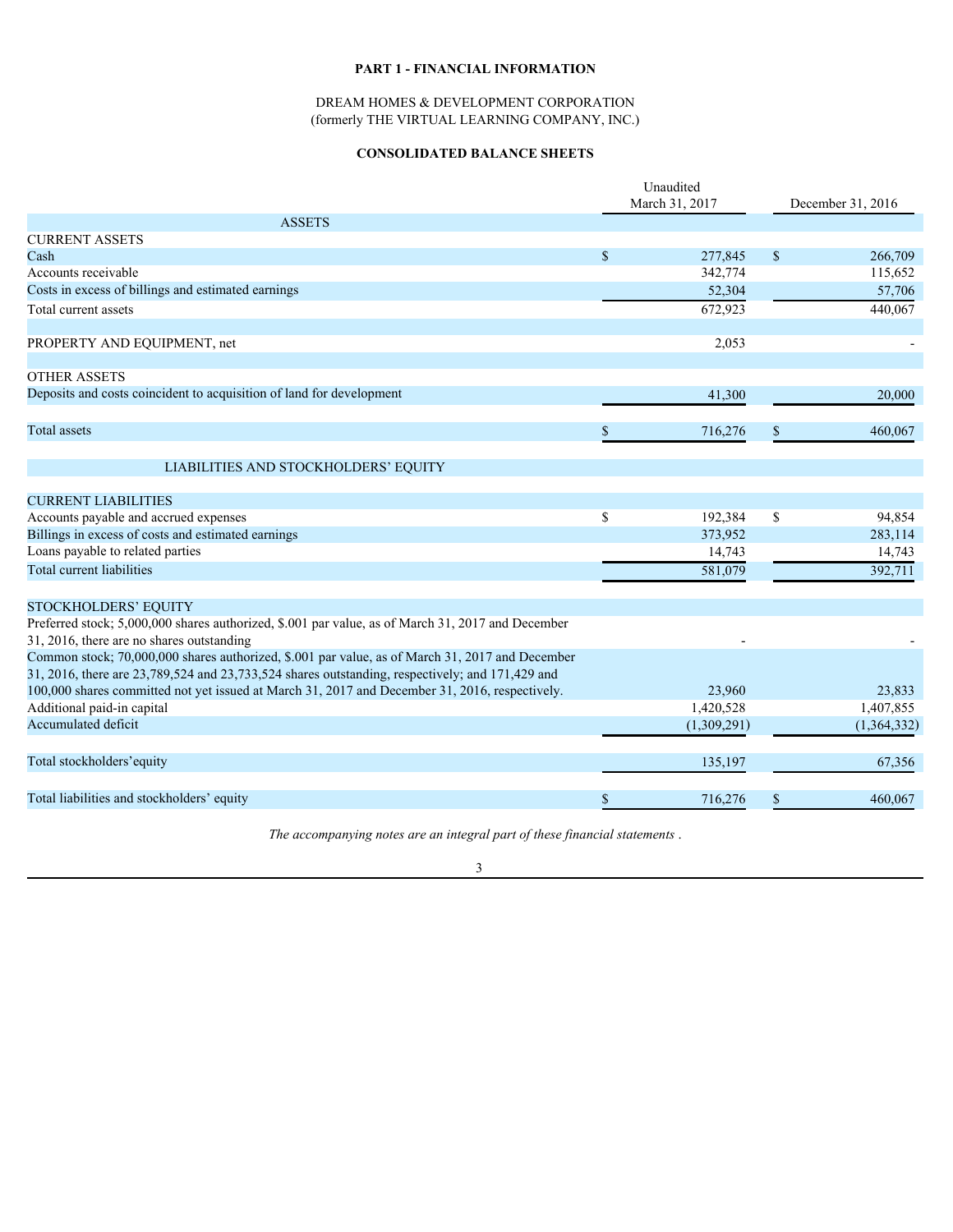# DREAM HOMES & DEVELOPMENT CORPORATION (formerly THE VIRTUAL LEARNING COMPANY, INC.)

# **CONSOLIDATED STATEMENTS OF OPERATIONS**

|                                                                                                      | Three months ended<br>March 31, 2017 |            |               | Three months ended<br>March 31, 2016 |  |
|------------------------------------------------------------------------------------------------------|--------------------------------------|------------|---------------|--------------------------------------|--|
|                                                                                                      |                                      | Unaudited  |               | Unaudited                            |  |
| Revenue:                                                                                             |                                      |            |               |                                      |  |
| Construction contracts                                                                               | \$                                   | 725,944    | $\mathbb{S}$  |                                      |  |
| Educational software and products                                                                    |                                      |            |               | 67                                   |  |
| Total revenue                                                                                        |                                      | 725,944    |               | 67                                   |  |
|                                                                                                      |                                      |            |               |                                      |  |
| Cost of construction contracts                                                                       |                                      | 512,343    |               |                                      |  |
|                                                                                                      |                                      |            |               |                                      |  |
| Gross profit                                                                                         |                                      | 213,601    |               | 67                                   |  |
|                                                                                                      |                                      |            |               |                                      |  |
| Operating Expenses:                                                                                  |                                      |            |               |                                      |  |
| Selling, general and administrative, including stock based services of \$2,800 and \$0, respectively |                                      | 157,704    |               | 3,641                                |  |
| Depreciation expense                                                                                 |                                      | 147        |               |                                      |  |
| Amortization of capitalized curriculum development costs                                             |                                      |            |               | 7,700                                |  |
|                                                                                                      |                                      |            |               |                                      |  |
| Total operating expenses                                                                             |                                      | 157,851    |               | 11,341                               |  |
|                                                                                                      |                                      |            |               |                                      |  |
| Income (loss) from operations                                                                        |                                      | 55,750     |               | (11,274)                             |  |
|                                                                                                      |                                      |            |               |                                      |  |
| Other expenses (income):                                                                             |                                      |            |               |                                      |  |
| Interest expense                                                                                     |                                      |            |               | 4,375                                |  |
| Consulting fee income                                                                                |                                      |            |               | (2,500)                              |  |
| Total other expenses (income)                                                                        |                                      |            |               | (1,875)                              |  |
|                                                                                                      |                                      |            |               |                                      |  |
| Net income (loss) before income taxes                                                                |                                      | 55,750     |               | (13, 149)                            |  |
| Provision for income taxes                                                                           |                                      | 709        |               |                                      |  |
|                                                                                                      |                                      |            |               |                                      |  |
| Net income (loss)                                                                                    |                                      | 55,041     | <sup>\$</sup> | (13, 149)                            |  |
|                                                                                                      |                                      |            |               |                                      |  |
| Basic and diluted income (loss) per common share                                                     | $\mathbf{\hat{S}}$                   | $.00\,$    | \$            | (.00)                                |  |
|                                                                                                      |                                      |            |               |                                      |  |
| Weighted average common shares outstanding-basic and diluted                                         |                                      | 23,735,416 |               | 16,304,300                           |  |
|                                                                                                      |                                      |            |               |                                      |  |

*The accompanying notes are an integral part of these financial statement* .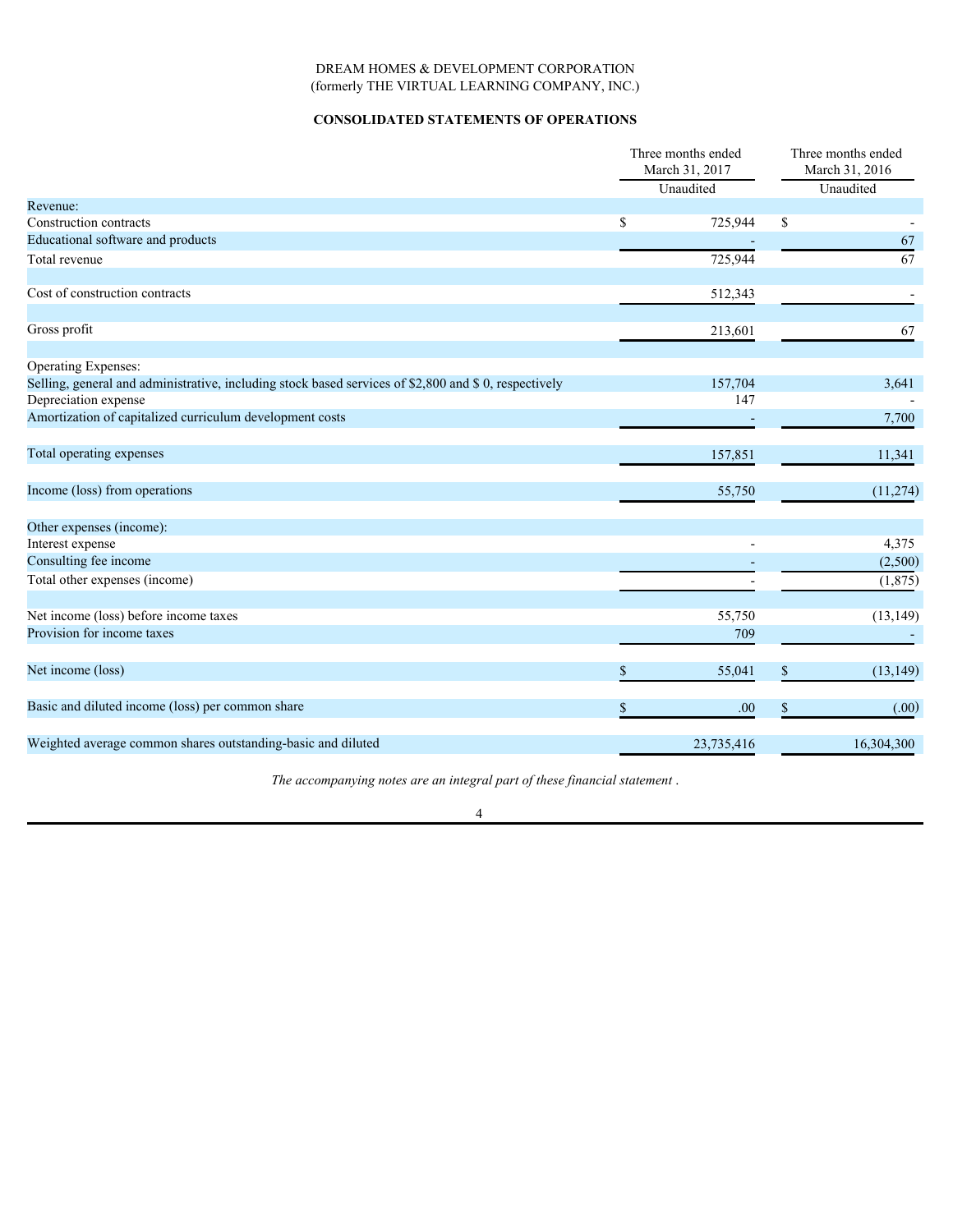# DREAM HOMES & DEVELOPMENT CORPORATION (formerly THE VIRTUAL LEARNING COMPANY, INC.)

# **CONSOLIDATED STATEMENTS OF CASH FLOWS**

|                                                                                                     | Three months ended<br>March 31, 2017<br>Unaudited |            | Three months ended<br>March 31, 2016<br>Unaudited |           |
|-----------------------------------------------------------------------------------------------------|---------------------------------------------------|------------|---------------------------------------------------|-----------|
| <b>OPERATING ACTIVITIES</b>                                                                         |                                                   |            |                                                   |           |
| Net income (loss)                                                                                   | \$                                                | 55,041     | \$                                                | (13, 149) |
| Adjustments to reconcile net income (loss) to net cash provided (used) in operating activities:     |                                                   |            |                                                   |           |
| Amortization of capitalized curriculum development costs                                            |                                                   |            |                                                   | 7,700     |
| Depreciation expense                                                                                |                                                   | 147        |                                                   |           |
| Amortization of debt discounts                                                                      |                                                   |            |                                                   | 2,500     |
| Issuance of common stock for investor relations                                                     |                                                   | 2,800      |                                                   |           |
| Changes in operating assets and liabilities:                                                        |                                                   |            |                                                   |           |
| Accounts receivable                                                                                 |                                                   | (227, 122) |                                                   |           |
| Costs in excess of billings and estimated earnings                                                  |                                                   | 5,402      |                                                   |           |
| Accounts payable and accrued liabilities                                                            |                                                   | 97,530     |                                                   | 4,573     |
| Billings in excess of costs and estimated earnings                                                  |                                                   | 90,838     |                                                   |           |
| Net cash provided in operating activities                                                           |                                                   | 24,636     |                                                   | 1,624     |
| <b>INVESTING ACTIVITIES</b>                                                                         |                                                   |            |                                                   |           |
| Purchase of office equipment                                                                        |                                                   | (2,200)    |                                                   |           |
| Deposit and costs coincident to acquisition of land for development                                 |                                                   | (11,300)   |                                                   |           |
| Net cash (used) in investing activities                                                             |                                                   | (13,500)   |                                                   |           |
| <b>FINANCING ACTIVITIES</b>                                                                         |                                                   |            |                                                   |           |
| Repayments of loans payable                                                                         |                                                   |            |                                                   | (2,999)   |
|                                                                                                     |                                                   |            |                                                   |           |
| Net cash (used) by financing activities                                                             |                                                   |            |                                                   | (2,999)   |
| NET INCREASE (DECREASE) IN CASH                                                                     |                                                   | 11,136     |                                                   | (1,375)   |
|                                                                                                     |                                                   |            |                                                   |           |
| CASH BALANCE, BEGINNING OF PERIOD                                                                   |                                                   | 266,709    |                                                   | 2,298     |
| CASH BALANCE, END OF PERIOD                                                                         |                                                   | 277,845    | S                                                 | 923       |
| Supplemental Disclosures of Cash Flow Information:                                                  |                                                   |            |                                                   |           |
| Interest paid                                                                                       | \$                                                |            | \$                                                |           |
| Income taxes paid                                                                                   | $\mathbf{s}$                                      |            |                                                   |           |
| Non-Cash Investing and Financing Activities:                                                        |                                                   |            |                                                   |           |
| 71,429 restricted shares of common stock committed to be issued to Dream Homes, Ltd. for refundable |                                                   |            |                                                   |           |
| deposit under contract rights to develop land (see Notes 3 and 5)                                   | S                                                 | 10,000     | \$                                                |           |
|                                                                                                     |                                                   |            |                                                   |           |

*The accompanying notes are an integral part of these financial statements* .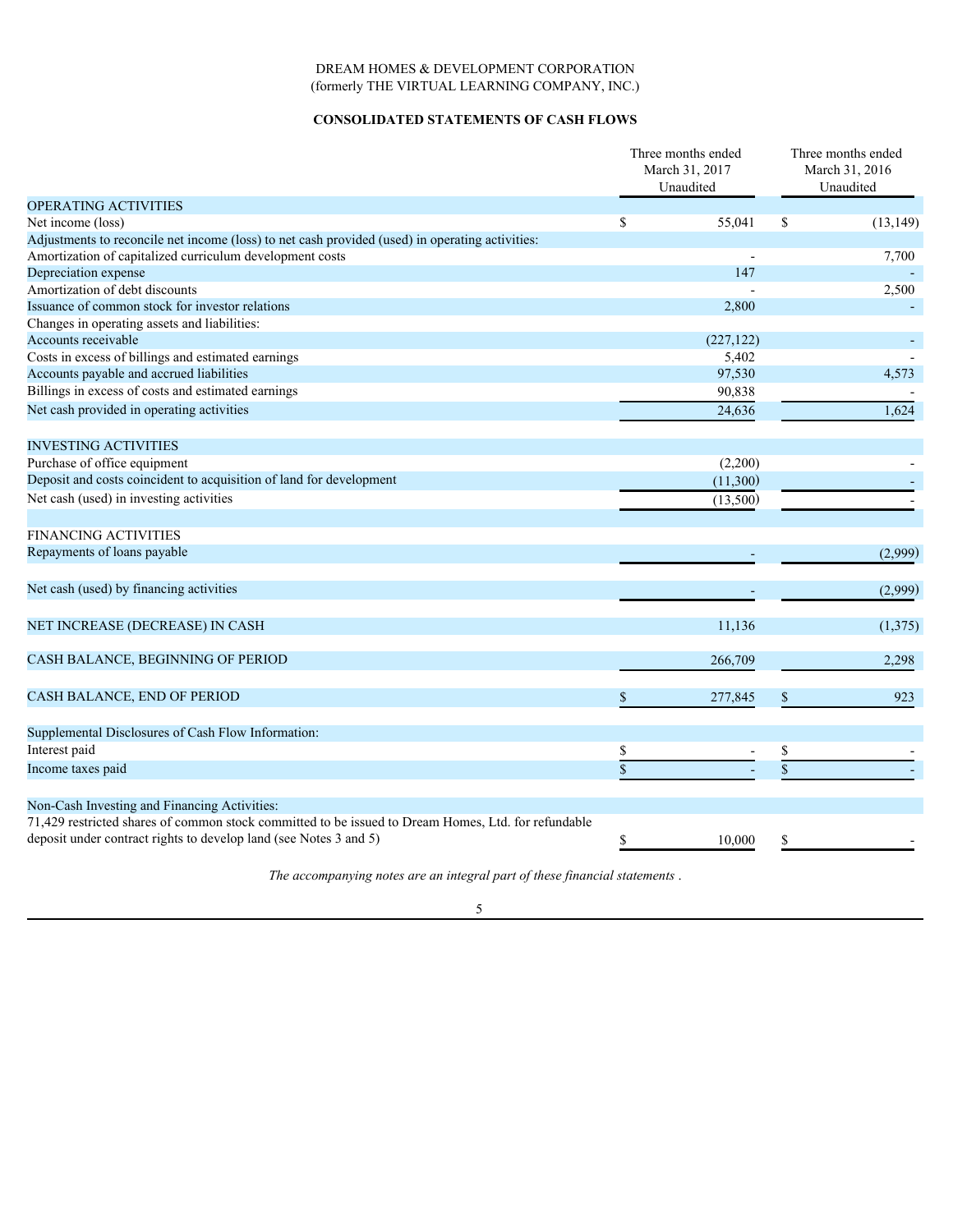## DREAM HOMES & DEVELOPMENT CORPORATION (formerly THE VIRTUAL LEARNING COMPANY, INC.)

#### **NOTES TO THE CONSOLIDATED FINANCIAL STATEMENTS**

Three Months Ended March 31, 2017 and 2016 (Unaudited)

#### **Note 1 - Significant Accounting Policies**

#### Nature of Operations

DREAM HOMES & DEVELOPMENT CORPORATION<br>
(formerly THE VIRTUAL LEARNING COMPANY, INC.)<br> **NOTES TO THE CONSOLIDATED FINANCIAL STATEMENTS**<br>
Diverse Months Ended March 31, 2017 and 2016 (Unaudited)<br>
Distance of Operations<br>
Dist Nevada corporation with 75,000,000 shares of capital stock authorized, of which 70,000,000 shares are common shares (\$.001 par value), and 5,000,000 shares are preferred shares (\$.001 par value). On March 14, 2017, Virtual Learning changed its name to Dream Homes & Development Corporation ("DHDC"). DHDC maintains a web site at www.dreamhomesltd.com as well as a blog, located at http://blog.dreamhomesltd.com . DHL/AM HOMES & DEVELOWERY CORTOUX (HOV)<br> **ENGLES INTO THE CONSULTATI-INTERNATION COMPANY, THE CONSULTATION**<br> **Notes 1 - Significant Accounting Policies**<br>
These Months Findel March 31, 2017 and 2016 (Unnubline)<br>
Decam Homes DREAM HOMES & DEVELOPMENT CORPORATION<br>
(formerly THE VIRTUAL LEARNING COMPANY, INC)<br>
Note 1 - Significant Accounting Pulseio.<br>
Note 1 - Significant Accounting Pulseio.<br>
Note 1 - Significant Accounting Pulseio.<br>
Note that **Source T Common Symmetry Common Symmetry Common Symmetry Common Symmetry (Common Symmetry)**<br>
Name of Operations<br>
Name of Operations<br>
Name of Operations and T5,000,000 shares or equivalently incorporated at The Virtual Tea

Virtual Learning was a subscription based software as a service ("SaaS") provider of education products operated by Virtual Learning's former chief executive officer who died in April 2016. Virtual Learning provided standards-based instruction, practice, assessments, and productivity tools that improve the performance of educators and students via proprietary web-based platforms at www.mathisbasic.com, www.scienceisbasic.com and www.readingisbasic.com.

Virtual Learning was also a producer of a series of practice workbooks published on CD, DVD formatted disc and USB Drives and in the ePub format which were offered for sale through Barnes and Noble's Nook and Amazon's Kindle since 2012.

#### Newly Acquired Construction Business

On August 19, 2016, Virtual Learning acquired 4.5% of Dream Homes, Ltd. ("DHL"), 100% of Dream Building, LLC ("DBL"), a wholly owned subsidiary of DHL, in DHL, and use of all construction licensing and registrations held b exchange for the issuance of 2,225,000 shares of Virtual Learning common stock to DHL at an agreed price of \$.05 per common share.

Learning and DHL were entities under common control, the acquired assets were reflected by Virtual Learning at DHL's \$0 carrying amount on the date of transfer pursuant to Accounting Standards Codification ("ASC") 805-50-30-5.

From August 19, 2016 to August 23, 2016, Virtual Learning acquired the rights to complete 6 in process construction contracts of ANCL in exchange for the Learning and DHL were entities under common control, the acquired rights were reflected at DHL's \$0 carrying amount on the date of transfer pursuant to ASC 805-50-30-5.

## **Interim Financial Statements**

The accompanying unaudited financial statements have been prepared in accordance with accounting principles generally accepted in the United States of America and the rules and regulations of the United States Securities and Exchange Commission for interim financial information and with the instructions to Form 10-Q and Article 8 of Regulation S-X. Accordingly, they may not include all the information and footnotes necessary for a comprehensive presentation of financial position, results of operations or cash flows. It is management's opinion, however, that all material adjustments (consisting of normal recurring adjustments) have been made which are necessary for a fair financial statement presentation.

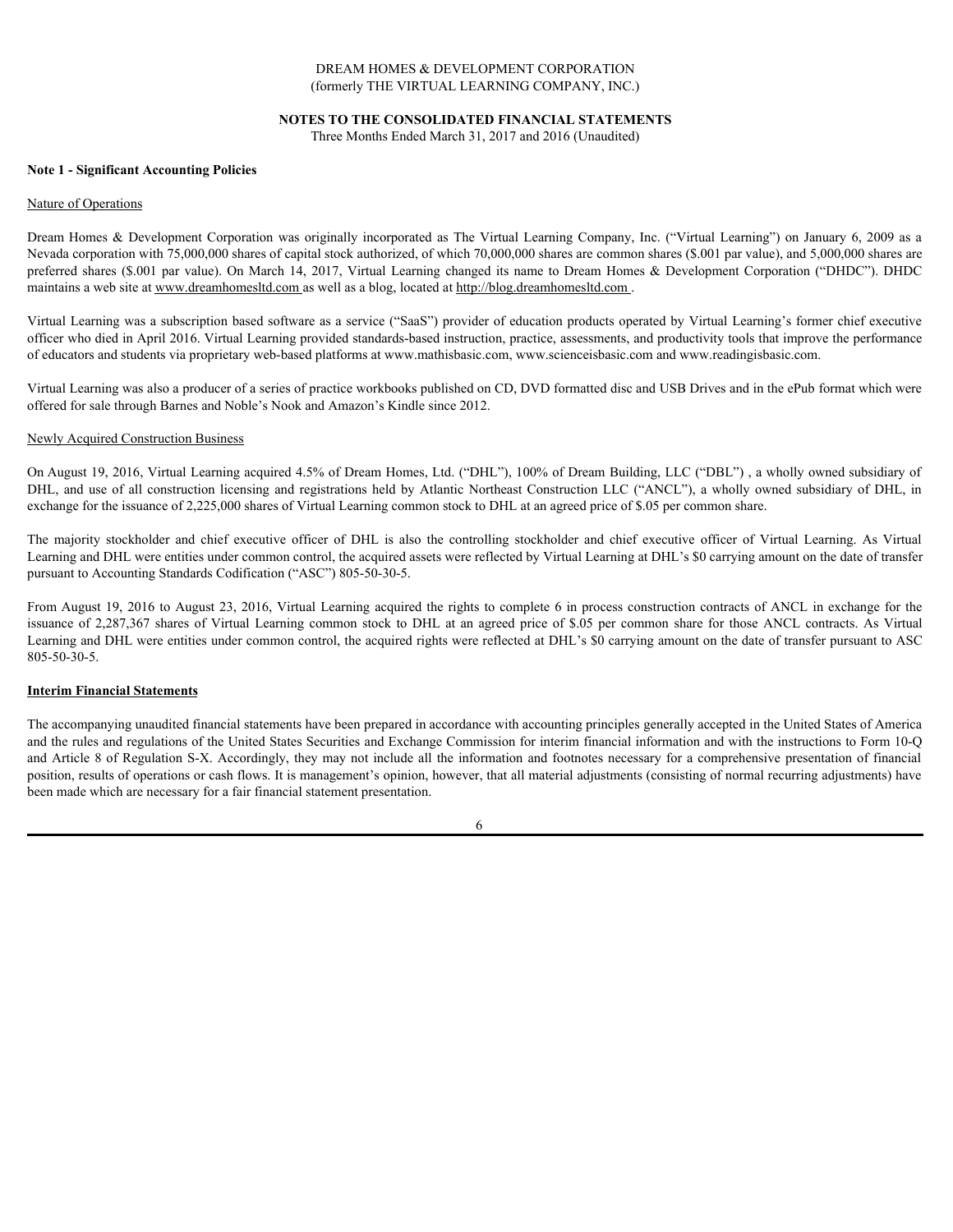The unaudited interim financial statements should be read in conjunction with the Company's Annual Report filed on Form 10-K for the year ended December 31, 2016, which contains the audited financial statements and notes thereto, together with Management's Discussion and Analysis of Financial Conditions and Results of Operations, for the year ended December 31, 2016. Operating results for the three months ended March 31, 2017 are not necessarily indicative of the results to be expected for the year ending December 31, 2017. The unaudited interim financial statements should be read in conjunction with the Company's Annual Report filed on Form 10-K for the year ended December 31, 2010 of Operations, for the year ended December 31, 2016. Operati The unaudited interim financial statements should be read in conjunction with the Company's Annual Report filed on Form 10-K for the year ended December 31, 2010,<br>2010, which contains the and/red financial statements and n The unsulted interna financial statements should be read in conjunction with the Company's Annual Report filed on Ferm 10-K for Wish Constants are also<br>2016, which constant the antiled flamenchal statements and notes ther

## **Principles of Consolidation**

balances and transactions have been eliminated in consolidation.

## **Property and Equipment**

Property and equipment is stated at cost less accumulated depreciation. Depreciation is provided using the straight-line method over an estimated useful life of five years. Repairs and maintenance costs are expensed as incurred, and renewals and betterments are capitalized.

#### **Use of Estimates**

The preparation of financial statements in conformity with accounting principles .generally accepted in the United States of America requires management to make materially from these estimates.

## **Fair Value of Financial Instruments**

participants on the measurement date. In determining fair value, GAAP establishes a three-level hierarchy used in measuring fair value, as follows:

● Level 1 inputs are quoted prices available for identical assets and liabilities in active markets.

● Level 2 inputs are observable for the asset or liability, either directly or indirectly, including quoted prices for similar assets and liabilities in active markets or other inputs that are observable or can be corroborated by observable market data.

● Level 3 inputs are less observable and reflect our own assumptions.

Our financial instruments consist of cash and cash equivalents, accounts receivable, accounts payable and accrued expenses and loans payable to related parties. The carrying amount of cash and cash equivalents, accounts receivable, accounts payable and accrued expenses, and loans payable to related parties approximates fair value because of their short maturities.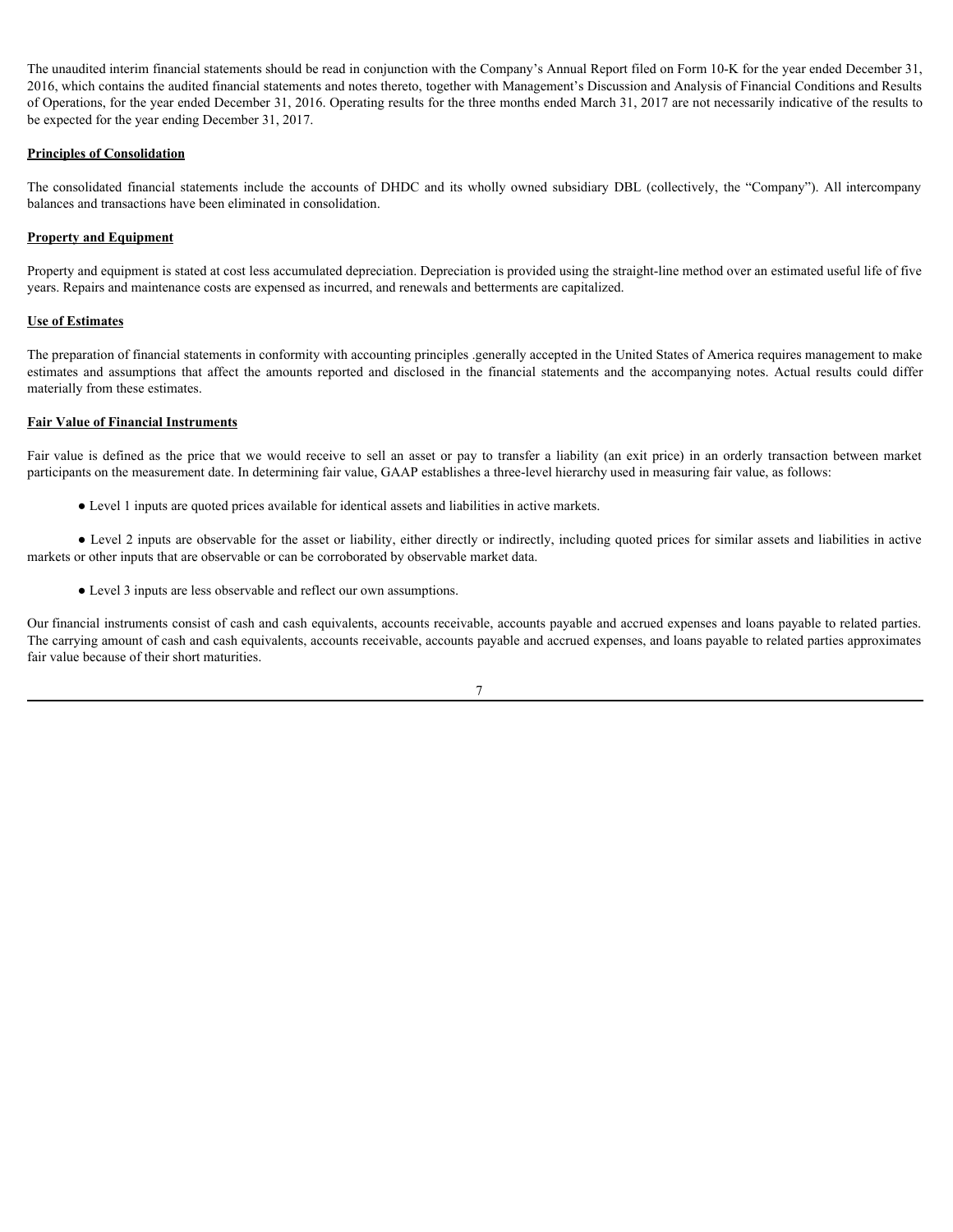## **Construction Contracts**

#### Revenue recognition:

The Company recognizes construction contract revenue using the percentage-of-completion method, based primarily on contract cost incurred to date compared to total estimated contract cost. Cost of revenue includes an allocation of depreciation, amortization and general overhead cost. Changes to total estimated contract cost or losses, if any, are recognized in the period in which they are determined.

The Company generally provides limited warranties for work performed under its construction contracts with periods typically extending for a limited duration following substantial completion of the Company's work on a project.

The Company classifies construction-related receivables and payables that may be settled in periods exceeding one year from the balance sheet date, if any, as current assets and liabilities consistent with the length of time of its project operating cycle. For example:

- Costs and estimated earnings in excess of billings represent the excess of contract costs and profits (or contract revenue) over the amount of contract billings to date and are classified as a current asset.
- Billings in excess of costs and estimated earnings represent the excess of contract billings to date over the amount of contract costs and profits (or contract revenue) recognized to date and are classified as a current liability.

Construction Contracts<br>
Revenue recopnition:<br>
The Company recopnition:<br>
The Company recopnition:<br>
The Company recopnition:<br>
Cost are reconnected in the related in which they are determined.<br>
The Company gauge in the presid **Construction Contracts**<br>
Revenue recognizon:<br>
The Company recognizes construction contract revenue using the prerochings-of-completion method, based primarily on contract cost incurred to date compared to<br>
tool to format recorded cannot be billed currently due to the billing terms defined in the contract. Claims occur when there is a dispute regarding both a change in the scope of work and the price associated with that change. Unapproved change orders occur when there is a dispute regarding only the price associated with a change in scope of work. For both claims and unapproved change orders, the Company recognizes revenue, but not profit, when it is determined that recovery of incurred cost is probable and the amounts can be reliably estimated.

#### Change in Estimates:

The Company's estimates of contract revenue and cost are highly detailed and many factors change during a contract performance period that result in a change to contract profitability. These factors include, but are not limited to, differing site conditions: availability of skilled contract labor: performance of major material suppliers and subcontractors: on-going subcontractor negotiations and buyout provisions: unusual weather conditions: changes in the timing of scheduled work: change orders: accuracy of the original bid estimate: changes in estimated labor productivity and costs based on experience to date: achievement of incentive-based income targets: and the expected, or actual, resolution terms for claims. The factors that cause changes in estimates vary depending on the maturation of the project within its lifecycle. For example, in the ramp-up phase, these factors typically consist of revisions in anticipated project costs and during the peak and close-out phases, these factors include the impact of change orders and claims as well as additional revisions in remaining anticipated project costs. Generally, if the contract is at an early stage of completion, the current period impact is smaller than if the same change in estimate is made to the contract at a later stage of completion. The Company generally provides limited wurntles for work performed under is construction contracts with periodic projection of the Company standard control and the cumulation of the cumulation of the cumulation of the cum Material changes in estimates are disclosed in the notes to the consolidated financial statements.



.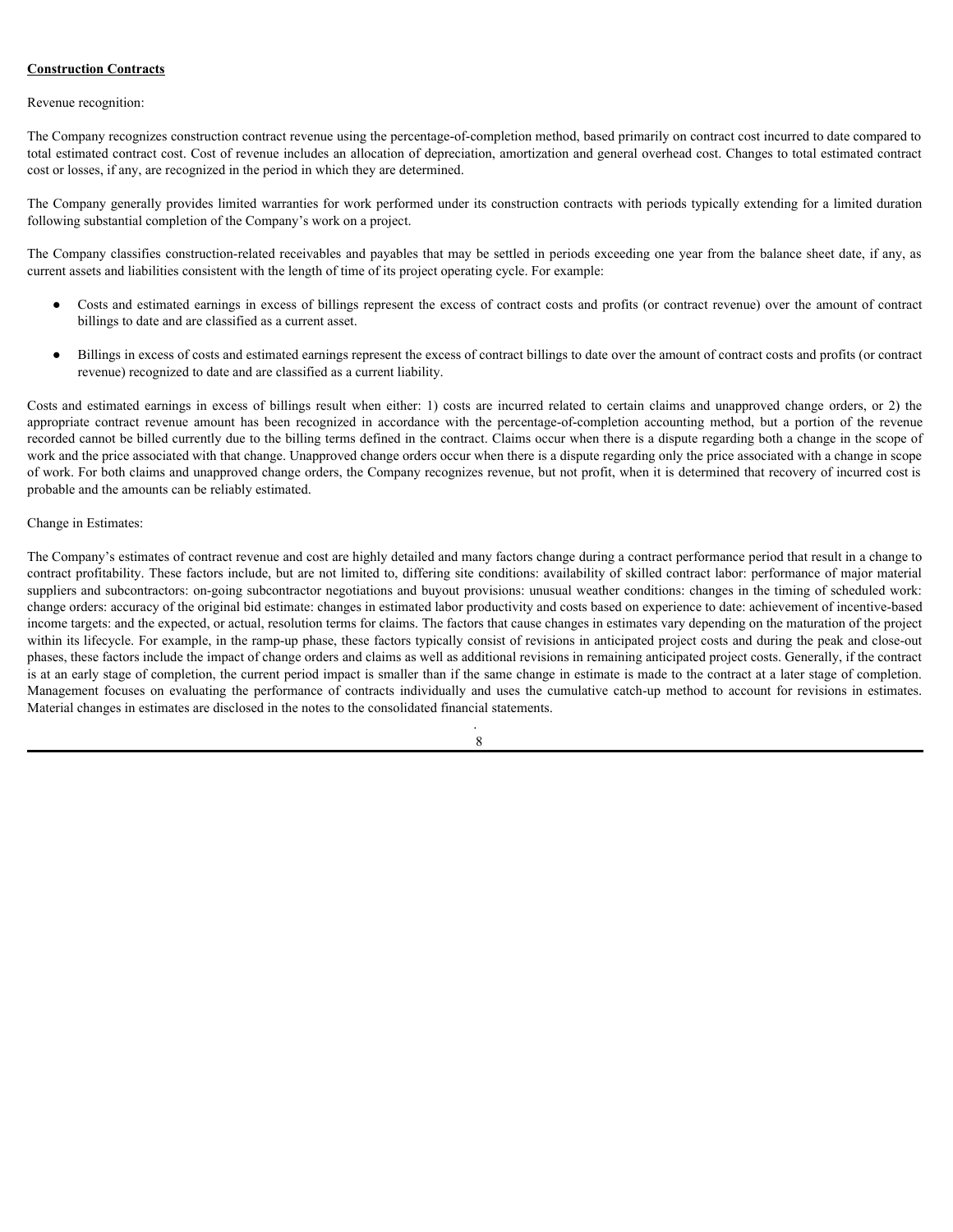## **Educational Software and Products**

As a result of the death of the Company's former Chief Executive Officer in April 2016 and the Company's change in focus to its construction business in August 2016, the subscription based learning service plans of our educational software and products business segment were suspended in 2016. Revenues of \$67 from this business segment in the three months ended March 31, 2016 represent revenues from Barnes and Noble's Nook and Amazon's Kindle from sale of a series of practice workbooks produced by the Company.

## **Capitalized Curriculum Development Costs**

Capitalized curriculum development costs totaling \$154,000 were incurred through August 2012 (when the related courses became available for sale to customers). From September 1, 2012 to December 31, 2016, the costs were amortized on a straight line basis using a five year life. Due to the Company's change in focus to its construction business, the Company wrote off the remaining unamortized capitalized curriculum development costs of \$20,534 at December 31, 2016.

## **Income Taxes**

The Company accounts for income taxes using the asset and liability method. Deferred tax assets and liabilities are recognized for the future tax consequences attributable to differences between the carrying amounts of assets and liabilities for financial reporting purposes and the amounts used for income tax reporting **Educational Software and Products**<br>As a result of the death of the Company's former Chird Easewive Officer in April 2016 and the Company's change in focus to its conduction busines in Aquust<br>2016, the subscription based differences are expected to be recovered or settled. The effect on deferred tax assets and liabilities of a change in tax rates is recognized in the provision for income **Educational Software and Products**<br>
As a result of the death of the Company's former Chief Fxecutive Officer in April 2016 and the Company's change in focus to its construction best of states in Apput<br>
2010, the subscrip allowance when realization of the assets is not reasonably assured.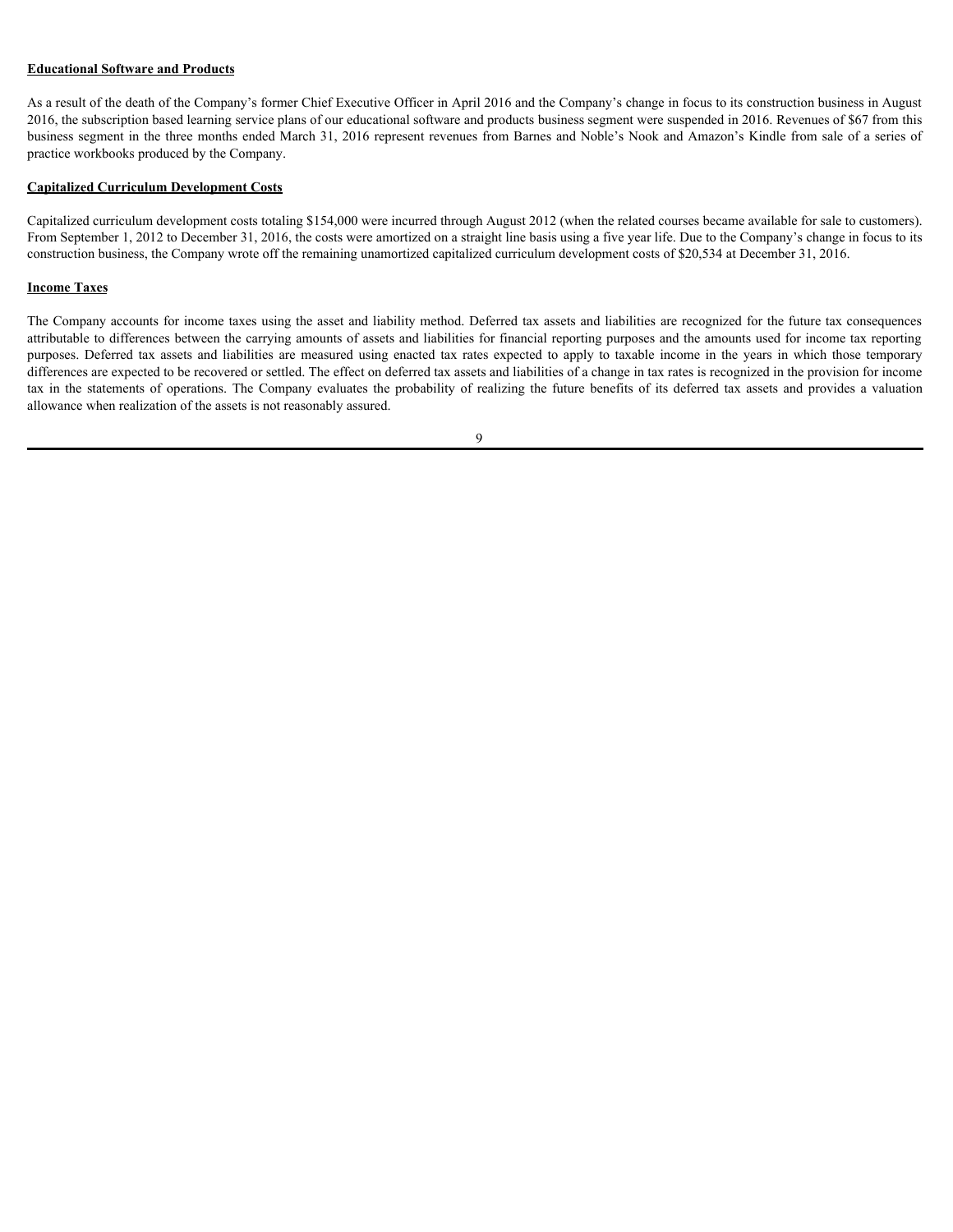The Company recognizes in its financial statements the impact of tax positions that meet a "more likely than not" threshold, based on the technical merits of the position. The tax benefits recognized from such a position are measured based on the largest benefit that has a greater than fifty percent likelihood of being realized upon ultimate settlement.

## **Net Income (Loss) Per Common Share**

Basic net income (basic net loss) per common share is calculated by dividing net income (loss) by the weighted average number of common shares outstanding during the period.

Diluted net income (loss) per common share is computed using the weighted average number of common shares outstanding and potentially dilutive securities outstanding during the period.

## **Recent Accounting Pronouncements**

In May 2014, the Financial Accounting Standards Board ("FASB") issued Accounting Standards Update ("ASU") No. 2014-09, Revenue from Contracts with Customers (Accounting Standards Codification "ASC" Topic 606). The purpose The Company recognizes in its financial statemens the impact of tax positions that meet a "more likely than not" threshold, based on the technical merits of the position. The tax benefit recognized from such a position are The Company recognizes in its financial statements the impact of tax positions liat meet a "more likely than mot" threshold, based on the rehemical merits of the position The tax benefits recognized from stands and the mor promised goods or services to customers in an amount that reflects the consideration to which the entity expects to be entitled in exchange for those goods or services. The amendments in this ASU are effective for interim and annual reporting periods beginning after December 15, 2016, with early adoption not permitted by the FASB; however, in August 2015, the FASB issued ASU 2015-14, Revenue from Contracts with Customers (Topic 606): Deferral of the Effective Date after public comment respondents supported a proposal to delay the effective date of this ASU to annual reporting periods beginning after December 15, 2017, including interim reporting periods within that reporting period. We are currently evaluating the impact of this ASU on our financial position, results of operations and cash flows.

Certain other accounting pronouncements have been issued by the FASB and other standard setting organizations which are not yet effective and therefore have not yet been adopted by the Company. The impact on the Company's financial position and results of operations from adoption of these standards is not expected to be material.

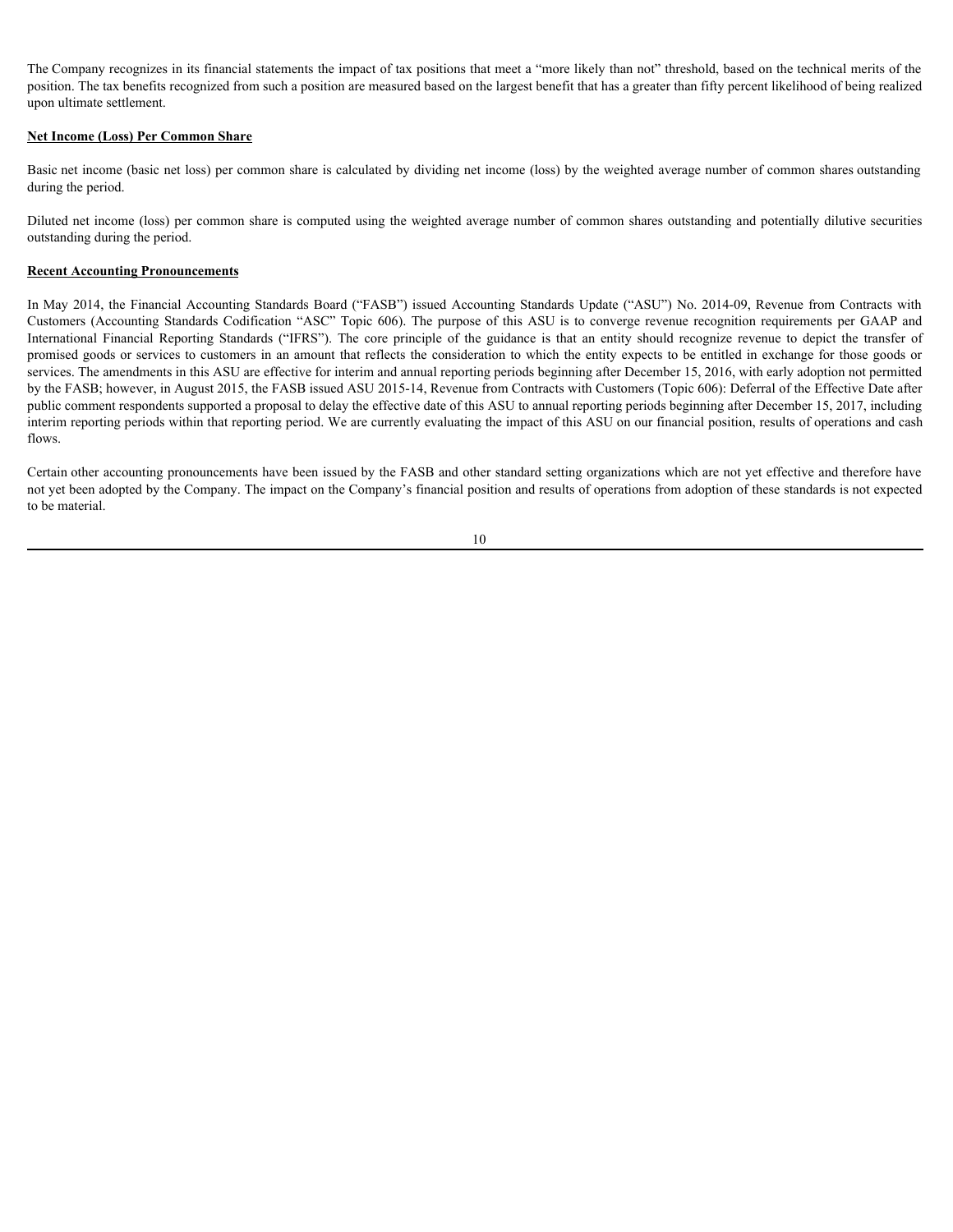## **2 - Property and Equipment**

Property and equipment is summarized as follows:

|                                | March 31, 2017 |  | December 31, 2016 |  |
|--------------------------------|----------------|--|-------------------|--|
|                                | (Unaudited)    |  |                   |  |
| Office equipment               | 6,315          |  | 4,115             |  |
|                                |                |  |                   |  |
| Less: Accumulated depreciation | (4,262)        |  | (4,115)           |  |
|                                |                |  |                   |  |
| Property and Equipment- net    | 2,053          |  |                   |  |
|                                |                |  |                   |  |

## **3-Deposits and Costs Coincident to Acquisition of Land for Development**

| Less: Accumulated depreciation                                                                                                                                                                                                                                                                                                                                                                                                                                                                                                                                                                                                                                                                                       | (4,262) |              | (4,115)                       |        |      |                   |
|----------------------------------------------------------------------------------------------------------------------------------------------------------------------------------------------------------------------------------------------------------------------------------------------------------------------------------------------------------------------------------------------------------------------------------------------------------------------------------------------------------------------------------------------------------------------------------------------------------------------------------------------------------------------------------------------------------------------|---------|--------------|-------------------------------|--------|------|-------------------|
| Property and Equipment- net                                                                                                                                                                                                                                                                                                                                                                                                                                                                                                                                                                                                                                                                                          | 2,053   | -S           |                               |        |      |                   |
| Depreciation expense for the three months ended March 31, 2017 and 2016 was \$147 and \$-0-, respectively.                                                                                                                                                                                                                                                                                                                                                                                                                                                                                                                                                                                                           |         |              |                               |        |      |                   |
| 3-Deposits and Costs Coincident to Acquisition of Land for Development                                                                                                                                                                                                                                                                                                                                                                                                                                                                                                                                                                                                                                               |         |              |                               |        |      |                   |
| Deposits and costs coincident to acquisition of land for development are summarized as follows:                                                                                                                                                                                                                                                                                                                                                                                                                                                                                                                                                                                                                      |         |              |                               |        |      |                   |
|                                                                                                                                                                                                                                                                                                                                                                                                                                                                                                                                                                                                                                                                                                                      |         |              | March 31, 2017<br>(Unaudited) |        |      | December 31, 2016 |
| Lacey Township, New Jersey contract:                                                                                                                                                                                                                                                                                                                                                                                                                                                                                                                                                                                                                                                                                 |         |              |                               |        |      |                   |
| Deposit                                                                                                                                                                                                                                                                                                                                                                                                                                                                                                                                                                                                                                                                                                              |         | $\mathbb{S}$ |                               | 10,000 | - \$ | 10,000            |
| Cost to acquire contract                                                                                                                                                                                                                                                                                                                                                                                                                                                                                                                                                                                                                                                                                             |         |              |                               | 10,000 |      | 10,000            |
| Site engineering, permits, and other costs                                                                                                                                                                                                                                                                                                                                                                                                                                                                                                                                                                                                                                                                           |         |              |                               | 11,300 |      |                   |
| Total Lacey Township, New Jersey contract                                                                                                                                                                                                                                                                                                                                                                                                                                                                                                                                                                                                                                                                            |         |              |                               | 31,300 |      | 20,000            |
| Berkeley Township, New Jersey contract:                                                                                                                                                                                                                                                                                                                                                                                                                                                                                                                                                                                                                                                                              |         |              |                               |        |      |                   |
| Deposit                                                                                                                                                                                                                                                                                                                                                                                                                                                                                                                                                                                                                                                                                                              |         |              |                               | 10,000 |      |                   |
| Total Berkeley Township, New Jersey contract                                                                                                                                                                                                                                                                                                                                                                                                                                                                                                                                                                                                                                                                         |         |              |                               | 10,000 |      |                   |
| Total                                                                                                                                                                                                                                                                                                                                                                                                                                                                                                                                                                                                                                                                                                                |         |              |                               | 41,300 |      | 20,000            |
| Lacey Township, New Jersey, "Dream Homes at the Pines", Contract<br>On December 15, 2016, the Company acquired from General Development Corp. ("GDC") rights to a contract to purchase over 9 acres of undeveloped land<br>without amenities in Lacey Township, New Jersey (the "Lacey Contract or Dream Homes at the Pines") for \$15,000 cash (paid in December 2016) and 100,000<br>restricted shares of Company common stock (issued in April 2017) valued at \$5,000. GDC acquired the rights to the contract from DHL on December 14, 2016 for<br>\$10,000 cash. As discussed in Note 9, Commitments and Contingencies under Line of Credit, the Company has an available line of credit of \$50,000 with GDC. | 11      |              |                               |        |      |                   |

## Lacey Township, New Jersey, "Dream Homes at the Pines", Contract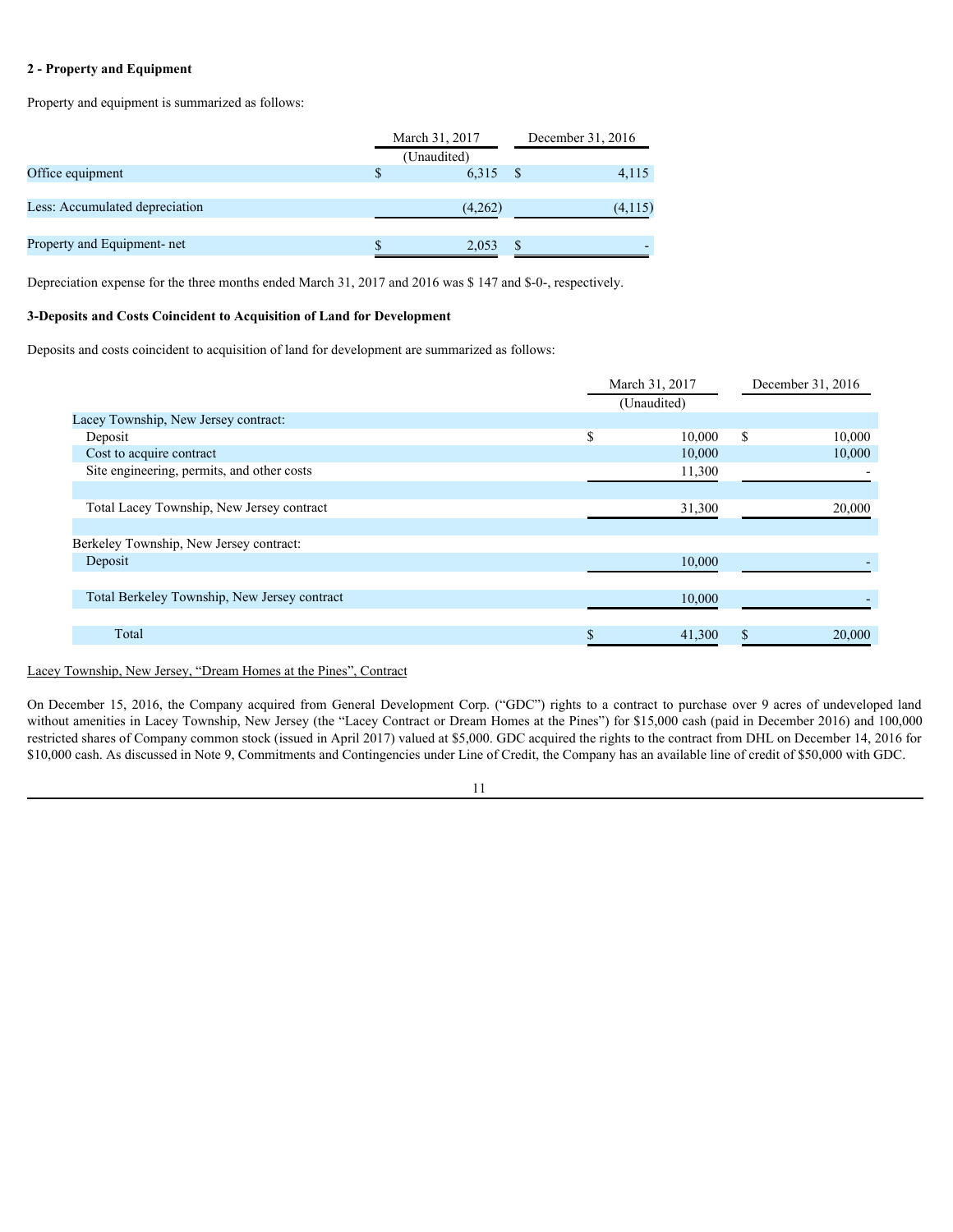The Lacey Contract between DHL and the seller of the land was dated March 18, 2016 and provides for a \$1,000,000 purchase price with closing on or about 60 days after memorialization of final Development Approvals has been obtained. DHL paid the seller a \$10,000 refundable deposit in March 2016 pursuant to the Lacey Contract. In the event the transaction has not closed on at least a portion of the property within 24 months of the completion of the Due Diligence Period (as may be extended by two 6- month extensions), the seller has the option of terminating the contract. Notwithstanding this provision, the Company retains the right at all times to waive any remaining contingencies and proceed to close on the property. The Lucey Contract between DHL and the seller of the land was dated March 18, 2010 and provides for a S1,000,000 purchase price with closing on or about 00<br>days alier mementatization of End Doeslopmat Approvals have been d

At this time, the contract is in good standing and there is no risk of cancellation. As per the contract, the Company is required to close on this property no later than March 18, 2019, which date is inclusive of the 24 month development period, and 2 additional 6-month extensions.

Due diligence for the above property was completed as of May 17, 2016, and all costs were incurred by Dream Homes Ltd., which was in the contract for the property at the time. No additional costs for due diligence have been incurred by the Company, nor are any anticipated. The Company will incur all current costs associated with this property necessary to obtain all approvals, acquire the land, install the infrastructure and prepare the property to commence construction.

In order to obtain all developmental approvals and be prepared to begin installing infrastructure, various permits and an additional amount of engineering work will be required. These permits include but are not limited to township subdivision, county, municipal utility authority, CAFRA (NJ Department of Environmental Protection) and NJ Department of Transportation. To date, design engineering has been completed and a CAFRA application has been prepared and submitted to the environmental scientist, along with a check for \$36,750 payable to the NJ DOT. Application for this permit has been made in April 2017.

It is anticipated that complete development approvals will cost approximately \$90,000. In addition to these approval costs and acquisition costs, infrastructure costs approximately \$2,090,000.

The Company may need to seek loans from banks to finance this project. As part of their financing agreements, the banks typically require Vincent Simonelli to personally guarantee these loans. If Mr. Simonelli cannot qualify as a guarantor and there is no one other than him in the Corporation to provide those guarantees, the financing of the deal may be adversely affected. The exact amount of funding required for this particular property is not clear at the present time but will be determined when full approvals have been obtained and the Company is prepared to take title to the property.

## Berkeley Township, New Jersey, "Dream Homes at Tallwoods", Contract

On March 1, 2017, the Company acquired from DHL rights to a contract to purchase over 7 acres of land in Berkeley Township, NJ (the "Tallwoods Contract or Dream Homes at Tallwoods") for 71,429 restricted shares of Company common stock (issued in April 2017). The Tallwoods Contract between DHL and the seller of the land was dated January 5, 2017 and provides for a \$700,000 purchase price with closing on or about 60 days after final development approvals have been obtained and memorialized. DHL paid the seller a refundable \$10,000 deposit in January 2017 pursuant to the Tallwoods contract.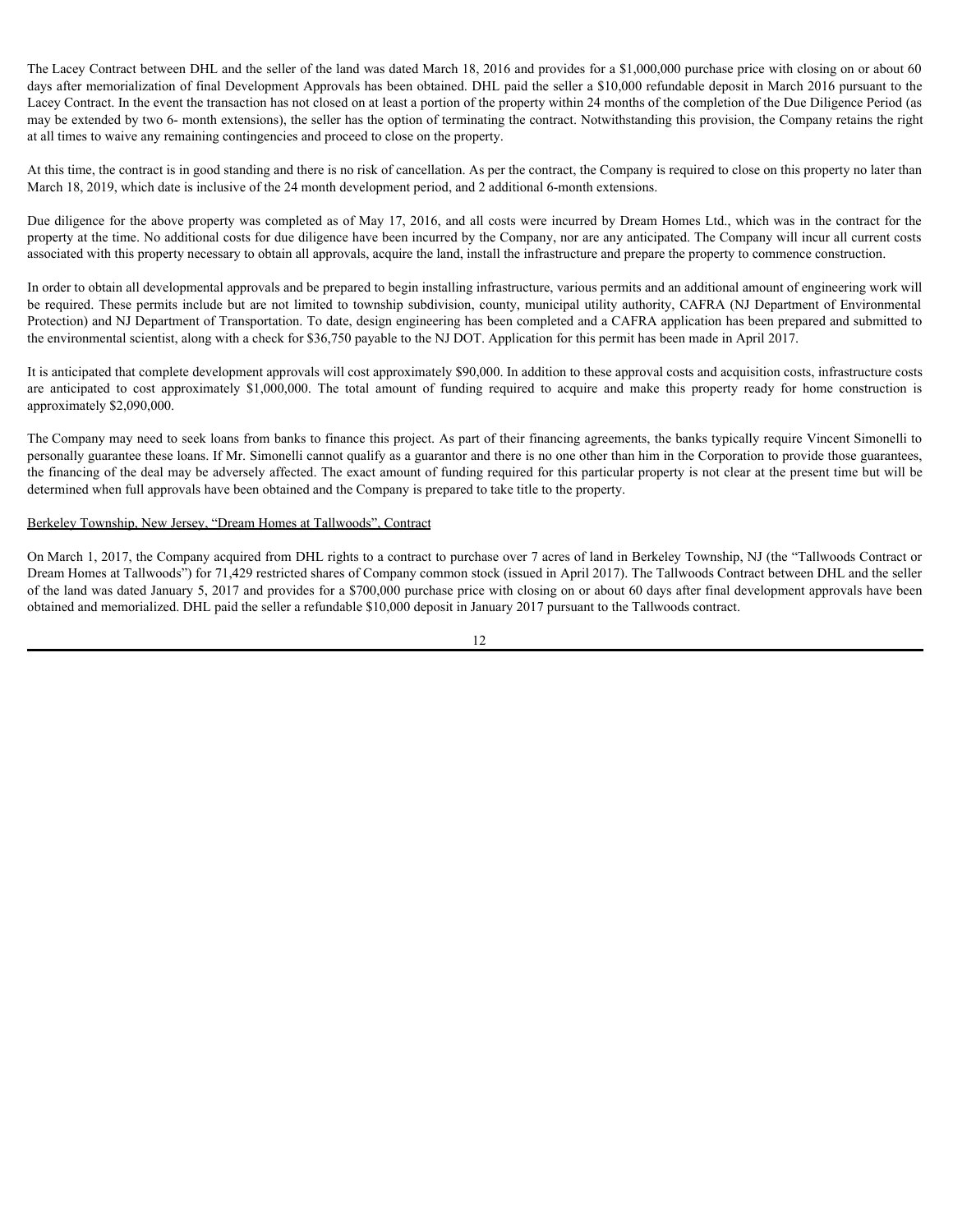The due diligence period associated with this property expired on March 4, 2017 and all costs associated with same were paid by Dream Homes Ltd. prior to the expiration date. The Company will incur no further costs related to the due diligence aspect of this purchase. The Company will incur all current and future costs associated with this property necessary to obtain all approvals, acquire the land and prepare the property to commence construction.

The land is currently improved with streets and all public utilities in place. As such, the necessary steps required to bring the property through the approval process involve primarily design engineering. Since the property is on an improved street, a major subdivision application will be filed with the township, which will create 13 conforming buildable lots from the existing single 7 acre parcel. Accordingly, the remaining costs will primarily involve engineering and approval costs, as opposed to costs associated with the installation of infrastructure.

At this time, the Company estimates that the total engineering and approval costs will be approximately \$40,000. The amount of money required to purchase the property is \$700,000 of which \$10,000 is currently on deposit.

extended by two 6-month extensions), the seller has the option of terminating the contract. Notwithstanding this provision, the

The due diligence period associated with this property expired on March 4, 2017 and all costs associated with same were paid by Dream Homes I.d. prior to the experition date. The Company will incur an future no further cos Company retains the right at all times to waive any remaining contingencies and proceed to close on the property. The Company may need to seek loans from The due diligence period associated with this property expired on March 4, 2017 and all costs associated with same were paid by Dream Homes Ltd, prior to the second project system agress than the company will mean required The due diligence period associated with this property expired on March 4, 2017 and all costs associated with same were paid by Dream Homes Ltd, prior to the experimentant and the Company will mean to hurter costs stanced adversely affected. The exact amount of funding required for this particular property is not clear at the present time but will be determined when full approvals have been obtained and the Company is prepared to take title to the property.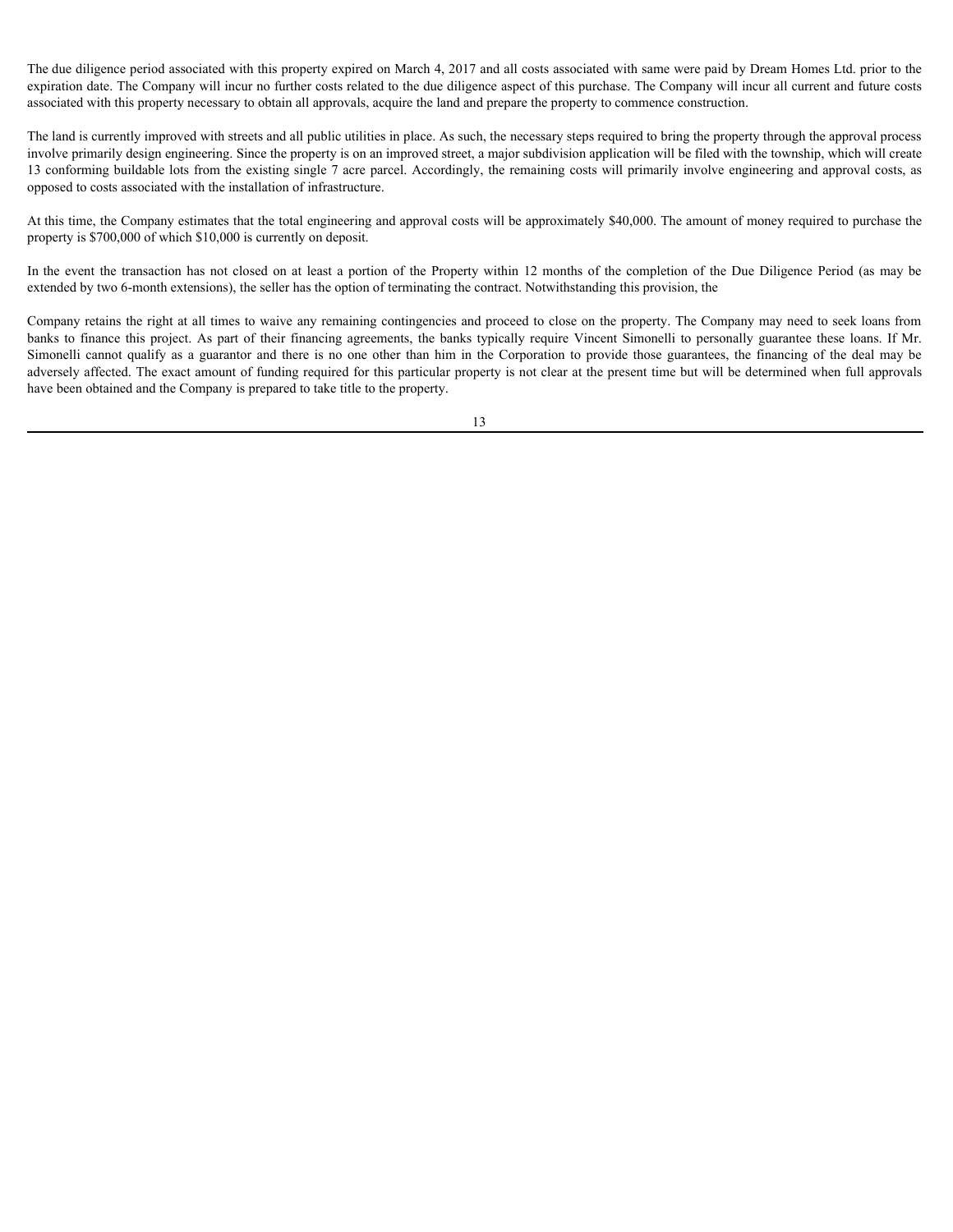#### **4-Loans Payable to Related Parties**

Loans payable to related parties is summarized as follows:

|                                          | March 31, 2017 |             | December 31, 2016 |  |  |
|------------------------------------------|----------------|-------------|-------------------|--|--|
|                                          |                | (Unaudited) |                   |  |  |
| Loans payable to chief executive officer |                | 11,525      | 11,525            |  |  |
| Loans payable to GPIL (see Note 5)       |                | 3,118       | 3,118             |  |  |
| Loan payable to DHL                      |                | 100         | 100               |  |  |
| Total                                    |                | 14.743      | 14.743            |  |  |

All the loans above are non-interest bearing and due on demand.

## **5 - Common Stock Issuances**

In January 2015, Dream Homes & Development Corporation (DHDC), formerly known as Virtual Learning Company Inc., issued a total of 200,000 shares of common stock to four noteholders in connection with their loans totaling \$40,000. The 200,000 shares were valued at \$40,000 (or \$.20 per share), which amount was charged to debt discounts in the three months ended March 31, 2015 and was amortized as an expense in the Statements of Operations over the one year terms of the loans through their respective original maturity dates.

In February 2015, DHDC issued 200,000 shares of common stock to Mr. Roger Fidler for legal services. The 200,000 shares were valued at \$40,000 (or \$.20 per share), which amount was expensed in the three months ended March 31, 2015.

In June 2015 DHDC sold a total of 2,100 shares of common stock to three individuals at a price of \$.50 per share for proceeds of \$1,050.

In June 2015, DHDC issued a total of 50,000 shares of common stock to two individuals in connection with their loans totaling \$10,000. The 50,000 shares were valued at \$10,000 (or \$.20 per share), which amount was charged to debt discounts in the three months ended June 30, 2015 and was amortized as an expense over the one year terms of the loans through their respective original maturity dates.

In July 2015, DHDC sold 100 shares of common stock to one individual at a price of \$.50 per share for proceeds of \$50.

On August 18, 2016, DHDC issued 2,000,000 restricted shares of common stock to GPIL in satisfaction of \$20,000 loans payable (see Note 4).

On August 19, 2016 (see Note 1), DHDC issued 2,225,000 restricted shares of common stock to Dream Homes Ltd. for a 4.5% equity interest in Dream Homes Ltd. and certain other assets, at an agreed price of \$.05 per share.

From August 19, 2016 to August 23, 2016 (see Note 1), DHDC issued a total of 2,287,367 restricted shares of common stock to Dream Homes Ltd. for rights to complete 6 in process construction contracts of Atlantic Northeast Construction LLC, a wholly owned subsidiary of Dream Homes Ltd. at an agreed price of \$.05 per share.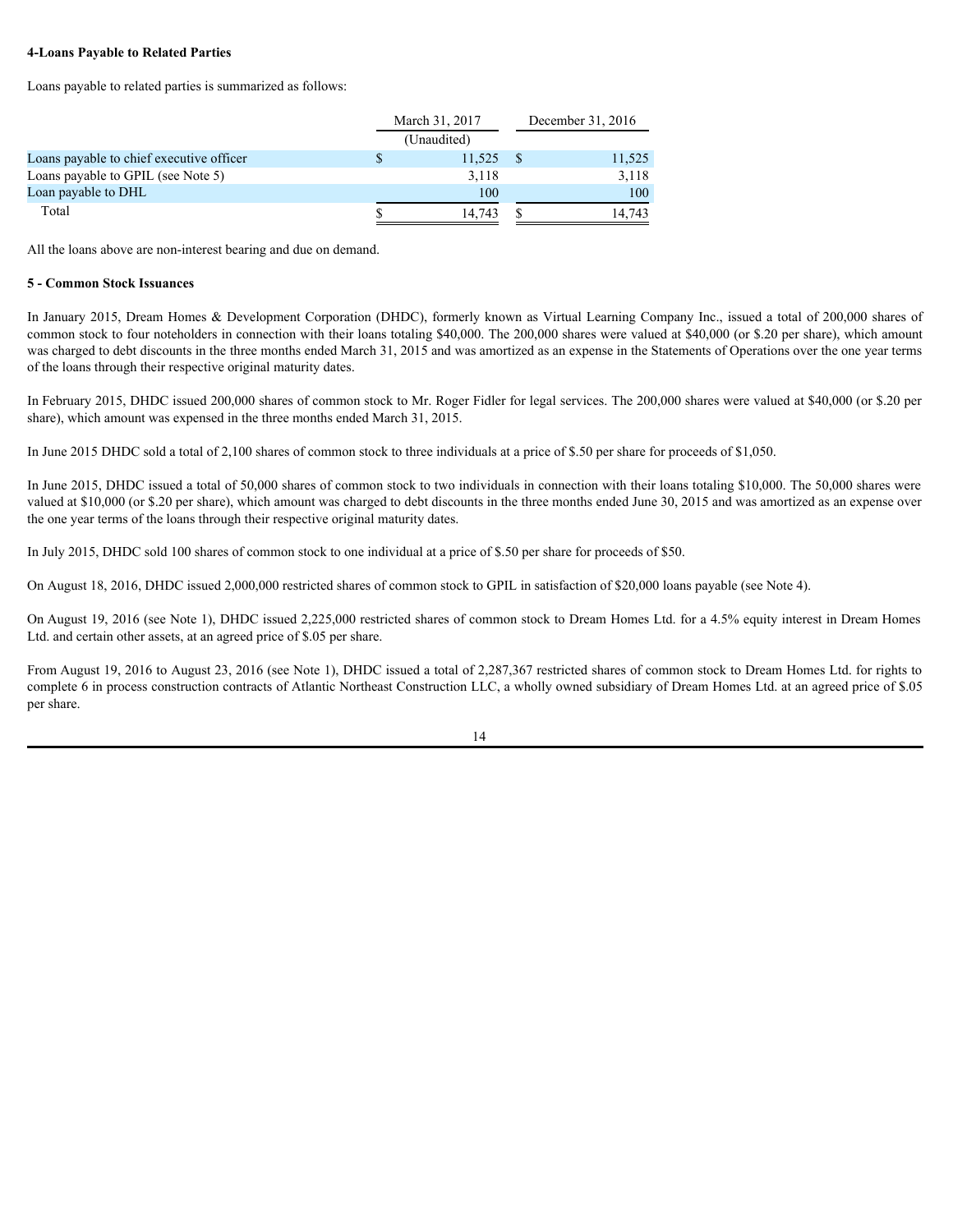On August 19, 2016, DHDC issued 250,000 restricted shares of common stock to Mr. Roger Fidler for legal services. The 250,000 shares were valued at \$2,500 (or \$.01 per share), which amount was expensed in the three months ended September 30, 2016.

On October 13, 2016, DHL assigned 100,000 restricted shares of Company common stock it held to a minority shareholder of DHL. This minority shareholder of DHL had contributed \$100,000 out of approximately \$500,000 in a private placement of common stock of DHL in 2010. In addition, this minority stockholder of DHL also received 275,000 restricted shares from DHL in 2011 for consulting services. Accordingly, the Company has not deemed it appropriate to measure stock-based compensation relating to the 100,000 shares assigned by DHL to its minority stockholder.

On October 21, 2016, DHDC issued 160,000 restricted shares of common stock to an individual for accounting services. The 160,000 restricted shares were valued at \$8,000 (or \$.05 per share), which amount was expensed in the three months ended December 31, 2016.

On December 29, 2016, DHDC issued a total of 326,857 restricted shares of common stock to convertible noteholders for their notes and accrued interest totaling \$65,371.

On December 29, 2016, DHDC issued a total of 180,000 restricted shares of common stock (50,000 shares to the Company's chief executive officer, 50,000 shares to the Company's secretary, 10,000 shares each to our two outside directors, and a total of 60,000 shares to four other individuals, principally DHL employees, for services rendered. The 180,000 shares were valued at \$9,000 (Company officers and outside directors- \$6,000, DHL employees-\$3,000) (or \$.05 per share), which amount was expensed in the three months ended December 31, 2016.

On February 22, 2017, DHDC issued 56,000 restricted shares of common stock to Green Chip Investor Relations pursuant to an Investor Relations and Consulting Services Agreement (see Note 8). The 56,000 restricted shares were valued at \$2,800 (or \$.05 per share), which amount was expensed in the three months ended March 31, 2017.

On March 1, 2017, DHDC committed to issue 71,429 restricted shares of common stock to DHL valued at \$10,000, representing the amount of the refundable deposit on land made by DHL to the Seller in January 2017 for the Berkeley Township New Jersey contract (see Note 3).

On March 14, 2017, DHL assigned 275,000 restricted shares of Company common stock it held to the same minority stockholder of DHL that it assigned 100,000 shares of Company common stock on October 13, 2016 (see fifth preceding paragraph).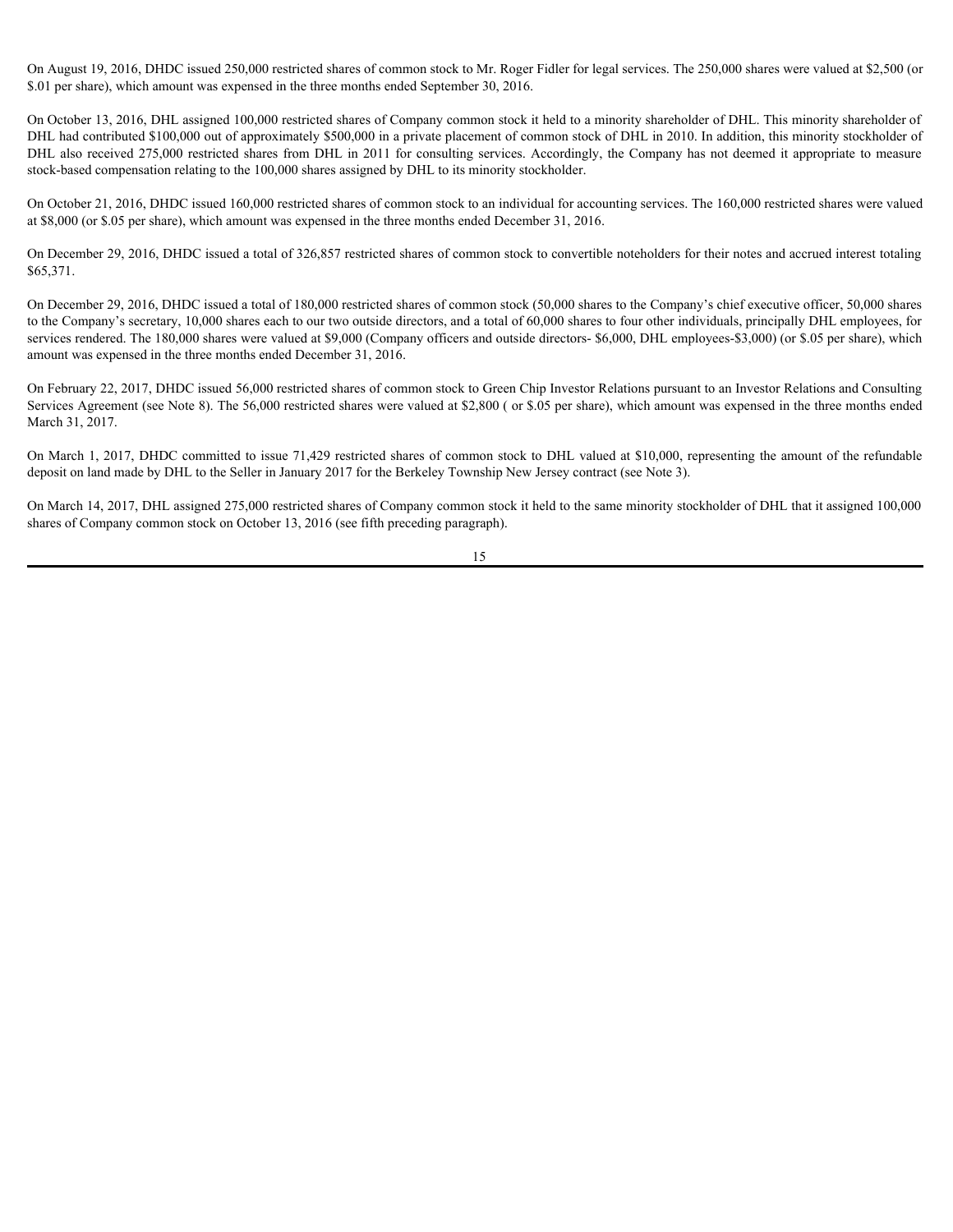## **6 – Income Taxes**

| 6 - Income Taxes                                                                                                                                          |                        |                                    |
|-----------------------------------------------------------------------------------------------------------------------------------------------------------|------------------------|------------------------------------|
| The provisions for (benefit from) income taxes differ from the amounts computed by applying the statutory United States Federal income tax rate of 35% to |                        |                                    |
| income (loss) before income taxes.                                                                                                                        |                        |                                    |
|                                                                                                                                                           |                        |                                    |
| The sources of the differences follow:                                                                                                                    |                        |                                    |
|                                                                                                                                                           | Three months ended     | Three months ended                 |
|                                                                                                                                                           | March 31, 2017         | March 31, 2016                     |
| Expected tax at 35%                                                                                                                                       | 19,513<br>$\mathbb{S}$ | $\overline{\mathbb{S}}$<br>(4,602) |
| Non-deductible stock-based compensation                                                                                                                   | 980                    | $\overline{a}$                     |
| Non-deductible amortization of debt discounts                                                                                                             |                        | 875                                |
| Non-deductible amortization of Capitalized Curriculum<br>Development Costs                                                                                |                        | 2,695                              |
| Provision for Federal and New Jersey state income taxes at                                                                                                |                        |                                    |
| lower tax rates on taxable income<br>Change in valuation allowance                                                                                        | (469)<br>(19,315)      | 1,032                              |

The significant components of DHDC's deferred tax asset as of March 31, 2017 and December 31, 2016 are as follows:

| March 31, 2017 |                          | December 31, 2016        |
|----------------|--------------------------|--------------------------|
| (Unaudited)    |                          |                          |
|                |                          |                          |
|                | $\sim$                   | 19,315                   |
|                |                          | (19,315)                 |
|                | $\overline{\phantom{0}}$ | $\overline{\phantom{0}}$ |
|                |                          |                          |

Current United States income tax law limits the amount of loss available to be offset against future taxable income when a substantial change in ownership occurs. Therefore, the amount available to offset future taxable income may be limited. Since the Company as currently constituted did experience a change in ownership and control during the year ended December 31, 2016, usage of net operating loss carryforwards of \$ 118,389 available as of December 31, 2015 may be limited in years ending after December 31, 2016.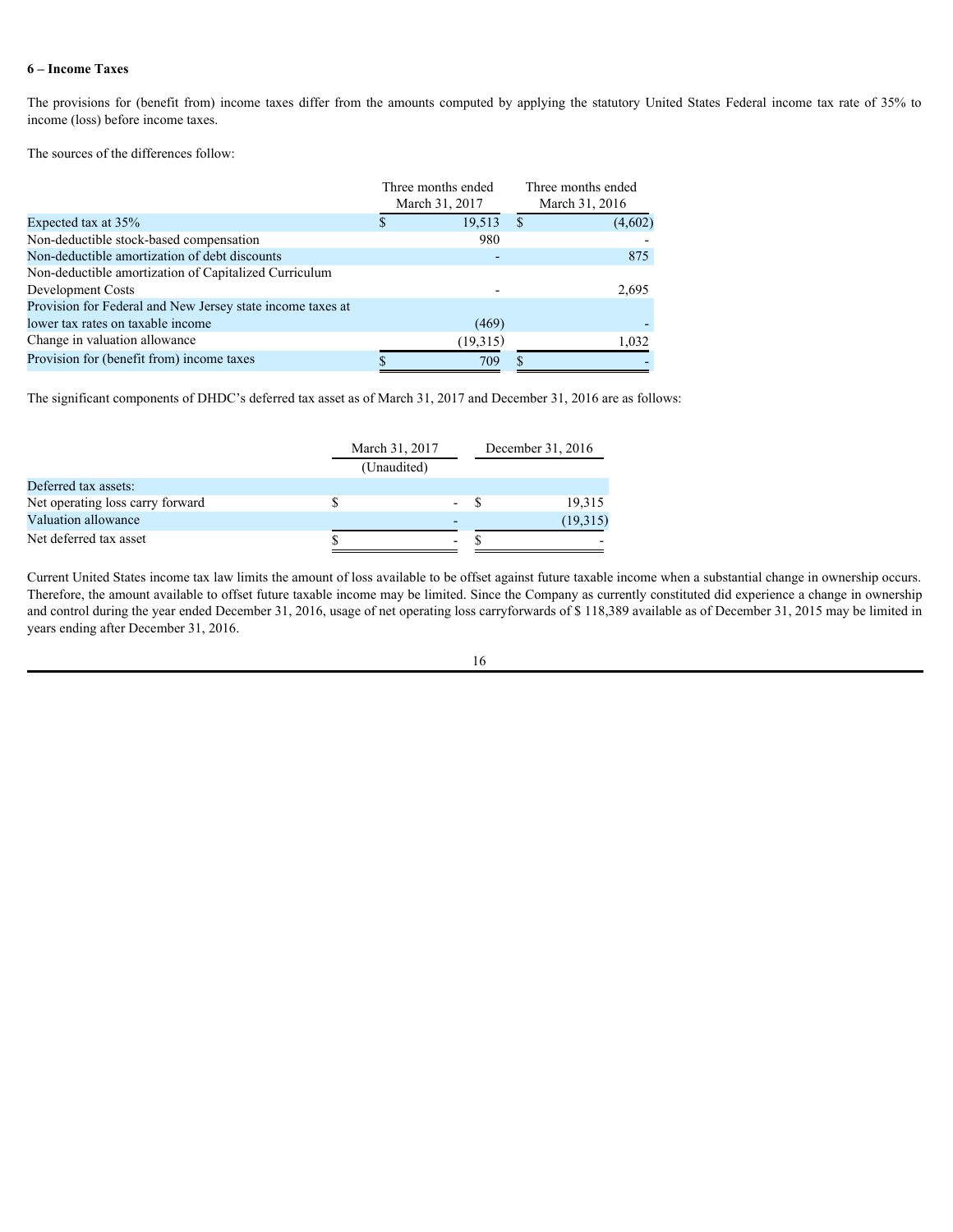#### **7- Business Segments**

The Company currently has one business segment which is residential construction. The residential construction segment is operated through DHDC's wholly owned subsidiary Dream Building, LLC (since August 19, 2016).

The educational software and products segment was operated through Virtual Learning and has been discontinued as of December 31, 2016.

Summarized financial information by business segment for the three months ended March 31, 2017 and 2016 follows:

| Summarized financial information by business segment for the three months ended March 31, 2017 and 2016 follows:                                               |              |                |               |                          |
|----------------------------------------------------------------------------------------------------------------------------------------------------------------|--------------|----------------|---------------|--------------------------|
|                                                                                                                                                                |              |                |               | Three months ended March |
|                                                                                                                                                                |              |                | 31,           |                          |
|                                                                                                                                                                |              |                | 2017          | 2016                     |
| Revenue:                                                                                                                                                       |              |                |               |                          |
| Residential construction                                                                                                                                       |              | S              | 725,944 \$    |                          |
| Educational software and                                                                                                                                       |              |                |               |                          |
| Products                                                                                                                                                       |              |                |               | 67                       |
| Total                                                                                                                                                          |              |                | 725,944       | 67                       |
| Income (loss) from operations:                                                                                                                                 |              |                |               |                          |
| Residential construction                                                                                                                                       |              | $\mathbb{S}$   | 213,601 \$    |                          |
| Educational software and                                                                                                                                       |              |                |               |                          |
| Products                                                                                                                                                       |              |                | $\sim$        | (11,274)                 |
| Corporate-                                                                                                                                                     |              |                | (157, 851)    |                          |
| Total                                                                                                                                                          |              |                | 55,750        | (11,274)<br>-S           |
| Identifiable assets:                                                                                                                                           |              |                |               |                          |
|                                                                                                                                                                |              |                |               |                          |
|                                                                                                                                                                |              | March 31, 2017 |               | December 31, 2016        |
|                                                                                                                                                                |              | (Unaudited)    |               |                          |
| Residential construction                                                                                                                                       | <sup>S</sup> | 672,678 \$     |               | 423,966                  |
| Educational software and products<br>Corporate                                                                                                                 |              |                |               |                          |
|                                                                                                                                                                |              | 43,598         |               | 36,101                   |
| Total                                                                                                                                                          |              | 716,276        | <sup>\$</sup> | 460,067                  |
| All revenue relating to the residential construction segment was derived from construction contracts involving homeowner customers located in the State of New |              |                |               |                          |
| Jersey. These contracts primarily involve specialized construction related to compromised home foundations and related issues caused by damage from Super      |              |                |               |                          |
|                                                                                                                                                                |              |                |               |                          |
|                                                                                                                                                                |              |                |               |                          |
| Storm Sandy.                                                                                                                                                   |              |                |               |                          |
|                                                                                                                                                                |              |                | 17            |                          |

|                                   | March 31, 2017 |  | December 31, 2016 |  |  |
|-----------------------------------|----------------|--|-------------------|--|--|
|                                   | (Unaudited)    |  |                   |  |  |
| Residential construction          | 672.678        |  | 423,966           |  |  |
| Educational software and products |                |  |                   |  |  |
| Corporate                         | 43.598         |  | 36,101            |  |  |
| Total                             | 716.276        |  | 460,067           |  |  |
|                                   |                |  |                   |  |  |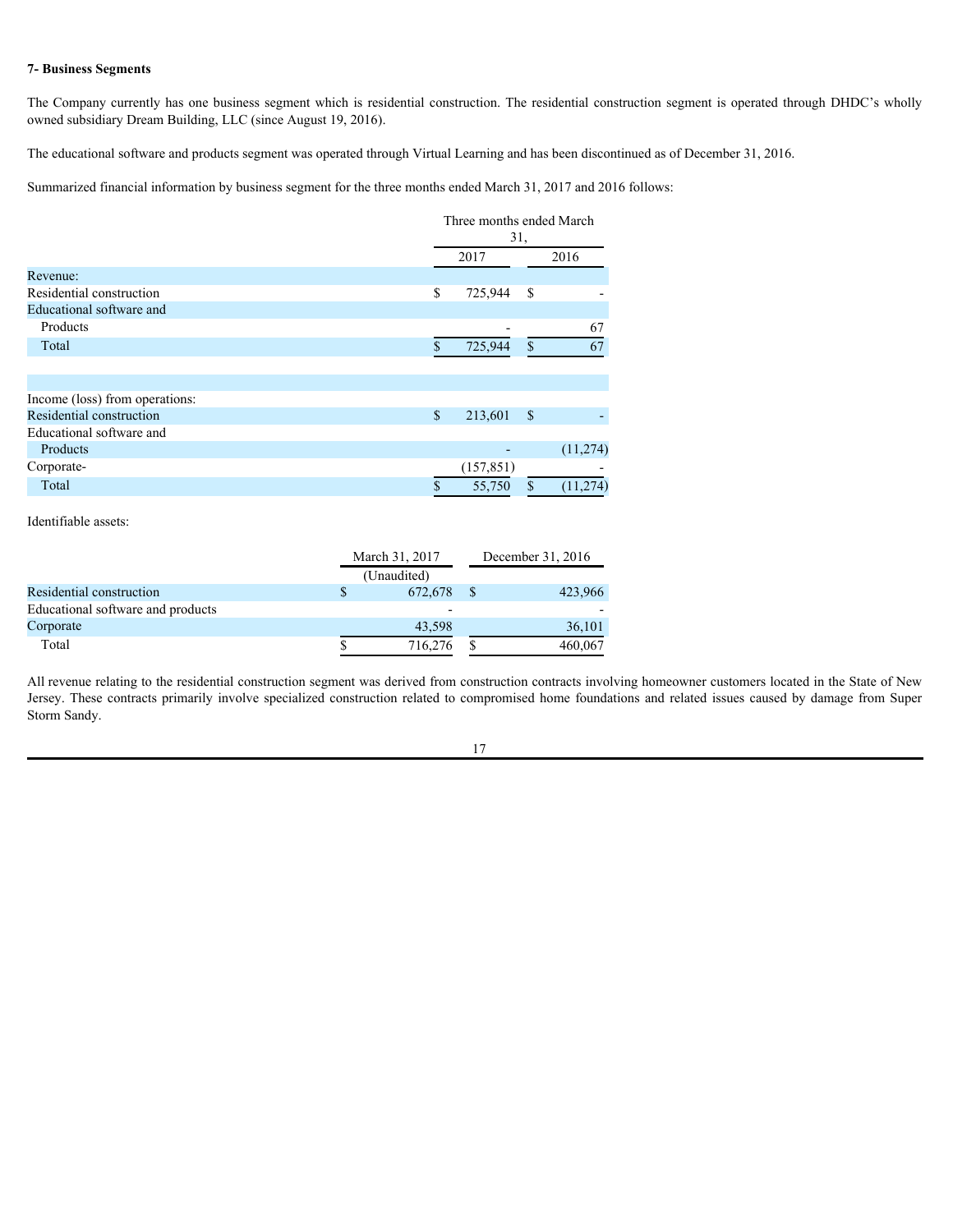#### **8- Commitments and Contingencies**

## Construction Contracts

As of March 31, 2017, Dream Building, LLC is committed under 18 construction contracts outstanding (7 assigned contracts from Atlantic Northeast Construction LLC and 10 contracts executed by Dream Building, LLC) with home owners with contract prices totaling \$2,815,375, which are being fulfilled in the ordinary course of business. None of these construction projects are expected to take in excess of one year to complete from commencement of construction. The Company has no significant commitments with material suppliers or subcontractors that involve any sums of substance or, of long term duration at the date of issuance of these financial statements.

#### Investor Relations Agreement

On February 10, 2017, the Company entered into an Investor Relations and Consulting Services Agreement with an investor relations firm. The agreement has a term expiring August 31, 2017 and provides for issuance of 56,000 restricted shares of common stock to the investor relations firm (stock issued on February 22, 2017) and \$2,000 per month fees to be paid to the investor relations firm commencing March 2017. Within the first 90 days of the agreement, the Company can terminate the agreement for any reason and neither party shall have any obligation to the other party.

#### Line of Credit

On September 15, 2016, DHDC established a \$50,000 line of credit with General Development Corp., a non-bank lender. Advances under the line bear interest at a rate of 12% payable monthly and the outstanding principal is due and payable in 60 months. The line is secured by the personal guarantee of the Company's Chief Executive Officer. The agreement to fund automatically renews on a yearly basis as long as interest payments are current. To date, the Company has not received any advances under the line of credit.

## **9. Related Party Transactions**

## Dream Homes Ltd. Allocated payroll

Dream Building LLC. (DBL) uses the services of Dream Homes Ltd. (DHL) personnel for DBL's operations. For the three months ended March 31, 2017, Dream Homes & Development Corp. (DHDC) selling, general and administrative expenses include \$ 100,603 incurred for DBL's estimated share of DHL's gross payroll and payroll taxes for that period.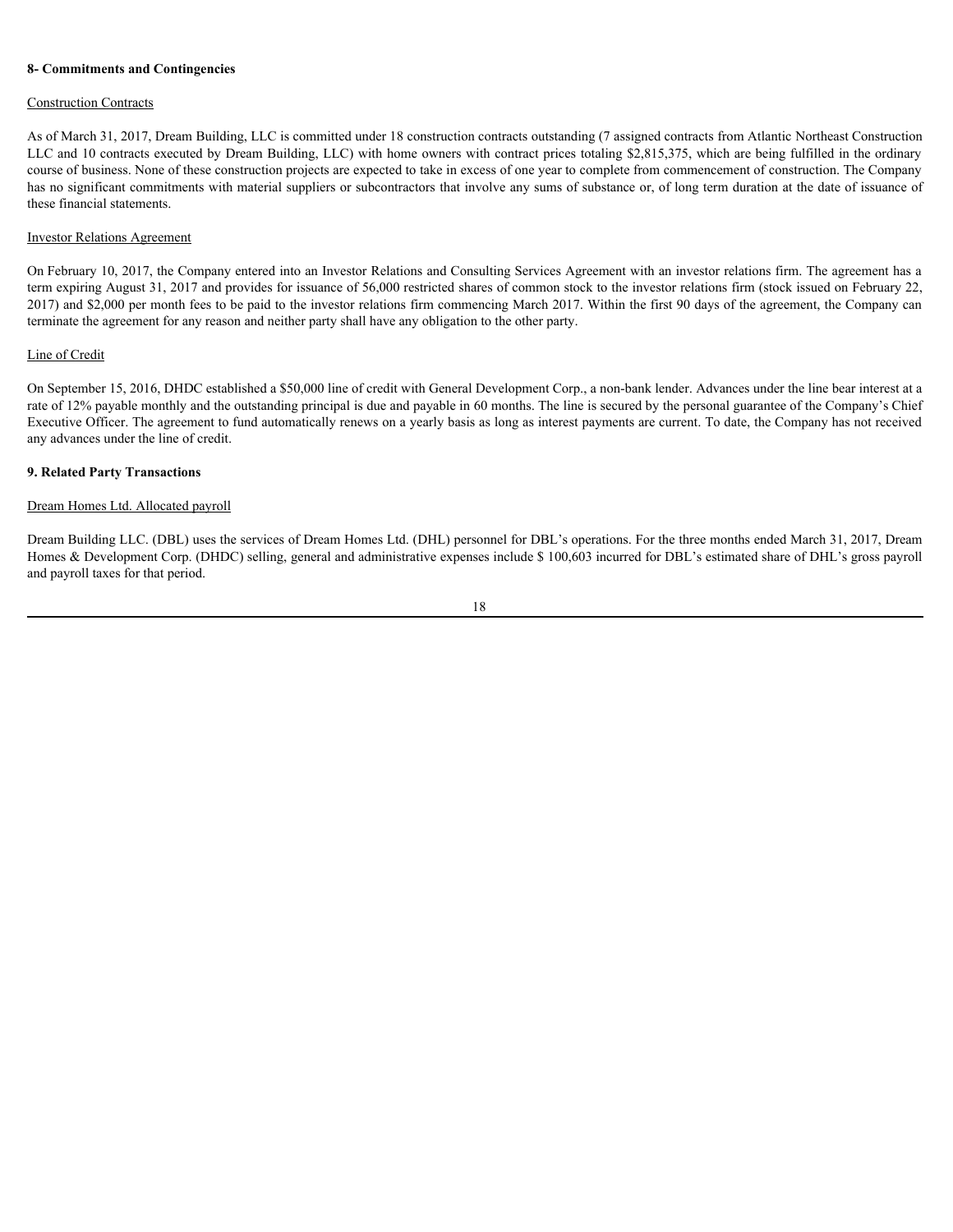At March 31, 2017 and December 31, 2016, accounts payable and accrued expenses includes \$19,458 and \$ 0, respectively, of accrued payroll charges owed by DHDC to DHL. At March 31, 2017 and December 31, 2016, accounts payable and accrued expenses includes \$19,458 and \$ 0, respectively, of accrued payroll charges owed by DHU. Rent Free Coeupancy at DHI.<br>
Rent Free Occupancy at DHI.<br>
The C

## Rent Free Occupancy at DHL.

The Company has occupied office space provided by DHL located in Forked River, NJ on a rent free basis from August 19, 2016 to March 31, 2017. Commencing April 2017, the Company will pay DHL monthly rent of \$2,000.

## **10- Subsequent Events**

On April 24, 2017, DHDC issued 71,429 shares of restricted stock to Dream Homes Ltd. as payment of an assignment fee related to the 13 lot property in Berkeley Township, NJ (see Note 3).

townhouse development in Lacey Township, NJ (see Note 3).

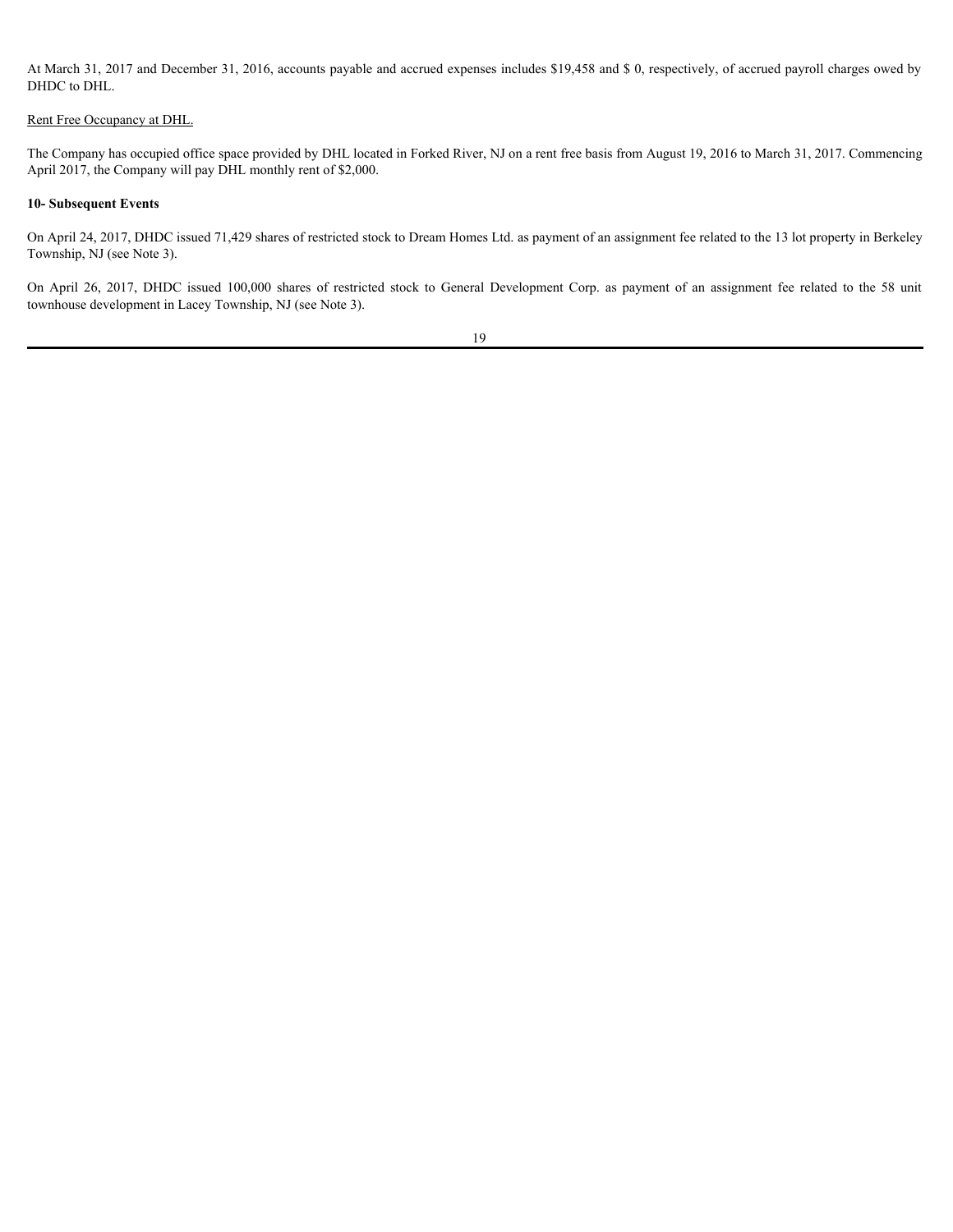#### **ITEM 2. Management's Discussion and Analysis of Financial Condition and Results of Operations.**

**Management's Discussion and Analysis of Financial Condition and Results of Operations.**<br>This Quarterly Report on Form 10-Q and other written reports and oral statements made from time to time by the Company may contain so "forward-looking statements," all of which are subject to risks and uncertainties. One can identify these forward-looking statements by their use of words such as TTEM 2. Management's Discussion and Analysis of Financial Condition and Results of Operations.<br>
This Quarterly Report on Form 10-Q and other written reports and oral statements made from time to time by the Company may con comparable terminology. One can identify them by the fact that they do not relate strictly to historical or current facts. These statements are likely to address the Company's growth strategy, financial results and product and development programs. One must carefully consider any such statement and should understand that many factors could cause actual results to differ from the Company's forward-looking statements. These factors include inaccurate assumptions and a broad variety of other risks and uncertainties, including some that are known and some that are not. No forward-looking statement can be guaranteed and actual future results may vary materially. The Company does not assume the obligation to update any forward-looking statement. One should carefully evaluate such statements in light of factors described in the Company's filings with the SEC, especially the Company's Annual Report on Form 10-K and the Company's Quarterly Reports on Form 10-Q. In various filings the Company has identified important factors that could cause actual results to differ from expected or historic results. One should understand that it is not possible to predict or identify all such factors. Consequently, the reader should not consider any such list to be a complete list of all potential risks or uncertainties. **TTEM 2. Management's Discussion and Analysis of Financial Condition and Results of Operations.**<br>
This Quartery Report on Form 10-Q and other written reports and oral statements made from time to time by the Company rany **ITEM 2. Management's Discussion and Analysis of Financial Condition and Results of Operations.**<br>
This Quarterly Report on Form 10-Q and other written reports and one datements made from time to time by the Company may co TIEM 2. Management's Discussion and Analysis of Friamelia Condition and Results of Operations.<br>
This Corporation Results are found in the other written reports and construction model from the name by the Company may centa

#### **Use of Terms**

Corporation (DHDC),

### **PLAN OF OPERATION**

#### **Overview Overview** *Overview*

Center Inc. It was originally a subscription-based, software-as-a-service provider of education products, as well as a producer and distributor of computer software and video educational materials on CD and DVD formatted disks and in a textbook ePub format.

Due to the Company's change in focus to its construction business, the Company wrote off the remaining unamortized capitalized curriculum development costs of \$20,534 at December 31, 2016.

#### **RESULTS OF OPERATIONS – DREAM HOMES & DEVELOPMENT CORPORATION**

The summary below should be referenced in connection with a review of the following discussion of our results of operations for the three months ended March 31, 2017 and 2016.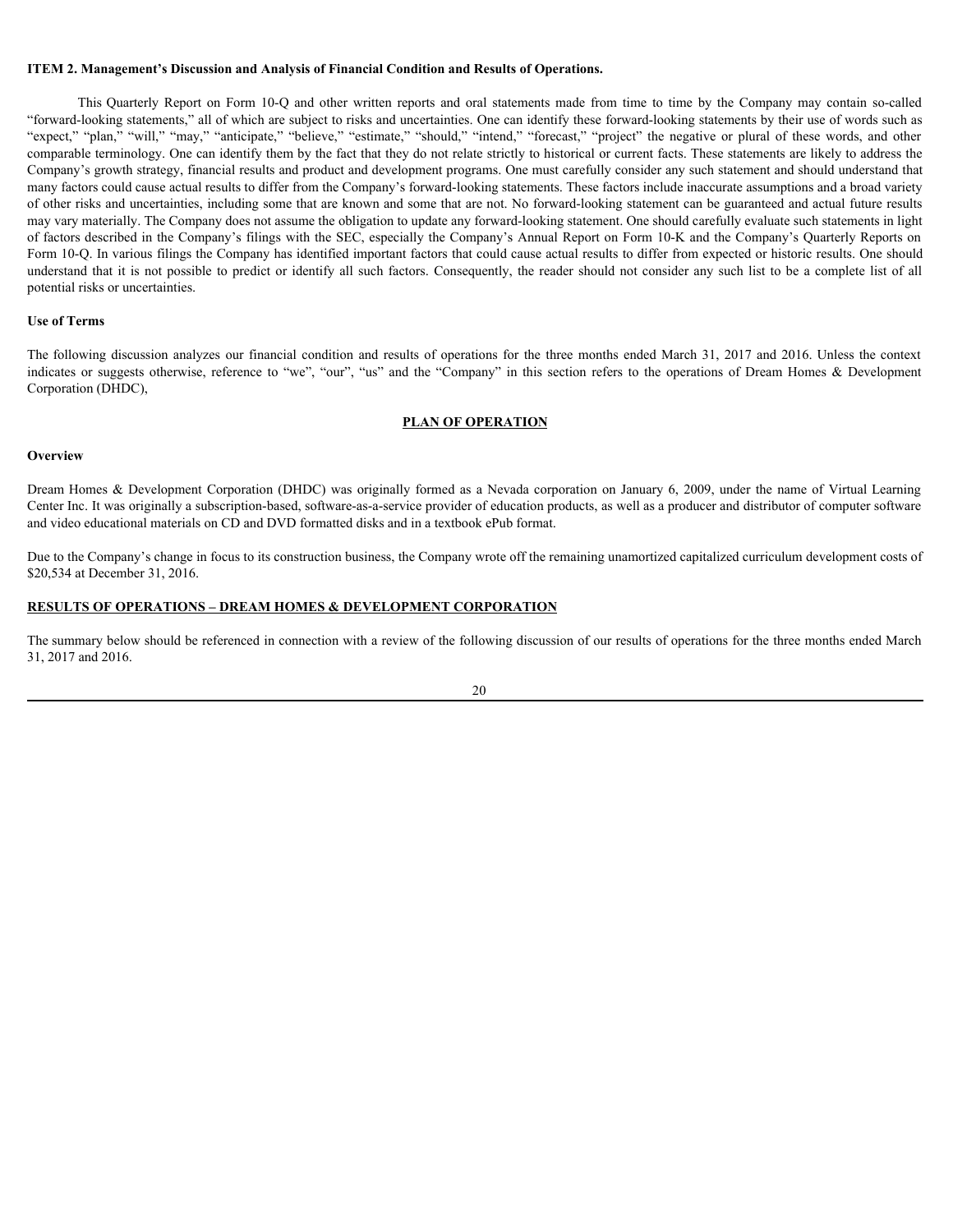# **STATEMENTS OF OPERATIONS Unaudited**

|                                                                                                       |     | Three months ended<br>March 31, 2017 | Three months ended<br>March 31, 2016 |           |
|-------------------------------------------------------------------------------------------------------|-----|--------------------------------------|--------------------------------------|-----------|
| Revenue:                                                                                              |     |                                      |                                      |           |
| Construction contracts                                                                                | \$. | 725,944                              | \$                                   |           |
| Educational software and products                                                                     |     |                                      |                                      | 67        |
| Total revenue                                                                                         |     | 725,944                              |                                      | 67        |
| Cost of construction contracts                                                                        |     | 512,343                              |                                      |           |
| Gross profit                                                                                          |     | 213,601                              |                                      | 67        |
| <b>Operating Expenses:</b>                                                                            |     |                                      |                                      |           |
| Selling, general and administrative, including stock based services of \$2,800 and \$0, respectively, |     | 157,704                              |                                      | 3,641     |
| Depreciation expense                                                                                  |     | 147                                  |                                      |           |
| Amortization of capitalized curriculum development costs                                              |     |                                      |                                      | 7,700     |
| Total operating expenses                                                                              |     | 157,851                              |                                      | 11,341    |
| Income (loss) from operations                                                                         |     | 55,750                               |                                      | (11,274)  |
| Other expenses (income):                                                                              |     |                                      |                                      |           |
| Interest expense                                                                                      |     |                                      |                                      | 4,375     |
| Consulting fee income                                                                                 |     |                                      |                                      | (2,500)   |
| Total other expenses-net                                                                              |     |                                      |                                      | (1,875)   |
| Net income (loss) before income taxes                                                                 |     | 55,750                               |                                      | (13, 49)  |
| Provision for income taxes                                                                            |     | (709)                                |                                      |           |
| Net income (loss)                                                                                     |     | 55,041                               |                                      | (13, 149) |
|                                                                                                       |     |                                      |                                      |           |

## **Results of Operations - Comparison for the three months ended March 31, 2017 and 2016. (see Note 7-Business Segments)**

## *Revenues*

For the three months ended March 31, 2017 and 2016, revenues were \$725,944 and \$67, respectively. The increase in revenue of \$725,877, was due to the newly acquired construction company in August 2016.

#### *Cost of Sales*

For the three months ended March 31, 2017 and March 31, 2016, cost of construction contracts were \$ 512,343 and \$0, respectively. This was due to the newly acquired construction company acquired in August 2016.

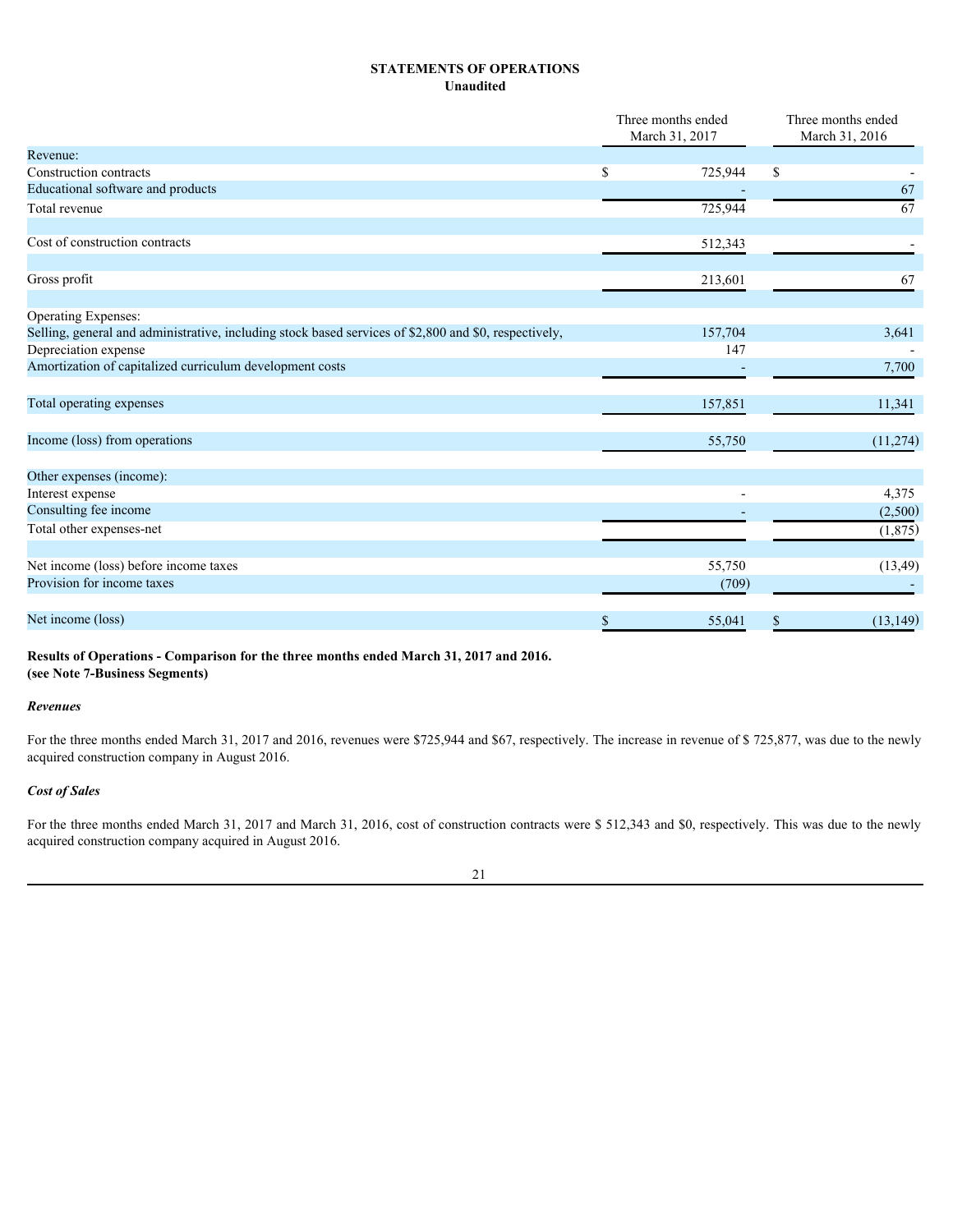## *Operating Expenses*

Operating expenses increased \$146,510 from \$11,341 in 2016 to \$157,851 in 2017. The increase is attributable to the newly acquired construction company and the discontinuance of the educational software business.

## **Liquidity and Capital Resources**

As of March 31, 2017 and December 31, 2016, our cash balance was \$277,845 and \$266,709, respectively, total assets were \$716,276 and \$460,067, respectively, and total current liabilities amounted to \$581,079 and \$392,711, respectively, including loans payable to related parties of \$14,743 and \$14,743, respectively. As of March 31, 2017 and December 31, 2016, the total stockholders' equity was \$135,197 and \$67,356, respectively. We may seek additional capital to fund potential costs associated with expansion and/or acquisitions.

#### *Inflation*

The impact of inflation on the costs of our company, and the ability to pass on cost increases to its subscribers over time is dependent upon market conditions. We are not aware of any inflationary pressures that have had any significant impact on our operations since inception, and we do not anticipate that inflationary factors will have a significant impact on future operations.

#### **OFF-BALANCE SHEET ARRANGEMENTS**

We do not maintain off-balance sheet arrangements nor do we participate in non-exchange traded contracts requiring fair value accounting treatment.

#### **Item 3. Quantitative and Qualitative Disclosures About Market Risk.**

Not applicable.

## **Item 4. Controls and Procedures.**

## *Disclosure Controls and Procedures*

The Company has adopted and maintains disclosure controls and procedures that are designed to provide reasonable assurance that information required to be disclosed in the reports filed under the Exchange Act, such as this Form 10-Q, is collected, recorded, processed, summarized and reported within the time periods Operative presents and specified to the specified the results and specified by the company's matched to the Company's matched to the Company's matched to the Company and Liquidity and Capital Resources<br>
Liquidity and Capi information is accumulated and communicated to management to allow timely decisions regarding required disclosure. As required under Exchange Act Rule 13a-15, the Company's management, including the Principal Executive Officer and Principal Financial Officer, has conducted an evaluation of the effectiveness of disclosure controls and procedures as of the end of the period covered by this report. Based upon that evaluation, the Company's President concluded that the As of Murch 11, 2017 and Describer 31, 2016, our only halone was \$277,845 and \$266,709, respectively, total ansets are \$216,276 and \$460,067, respectively, including control and control and the control and the control and Company files or submits under the Exchange Act, is recorded, processed, summarized and reported, within the time periods specified in the SEC's rules and forms, and that such information is accumulated and communicated to the Company's management, including the Company's President, as appropriate, to allow timely decisions regarding required disclosure.

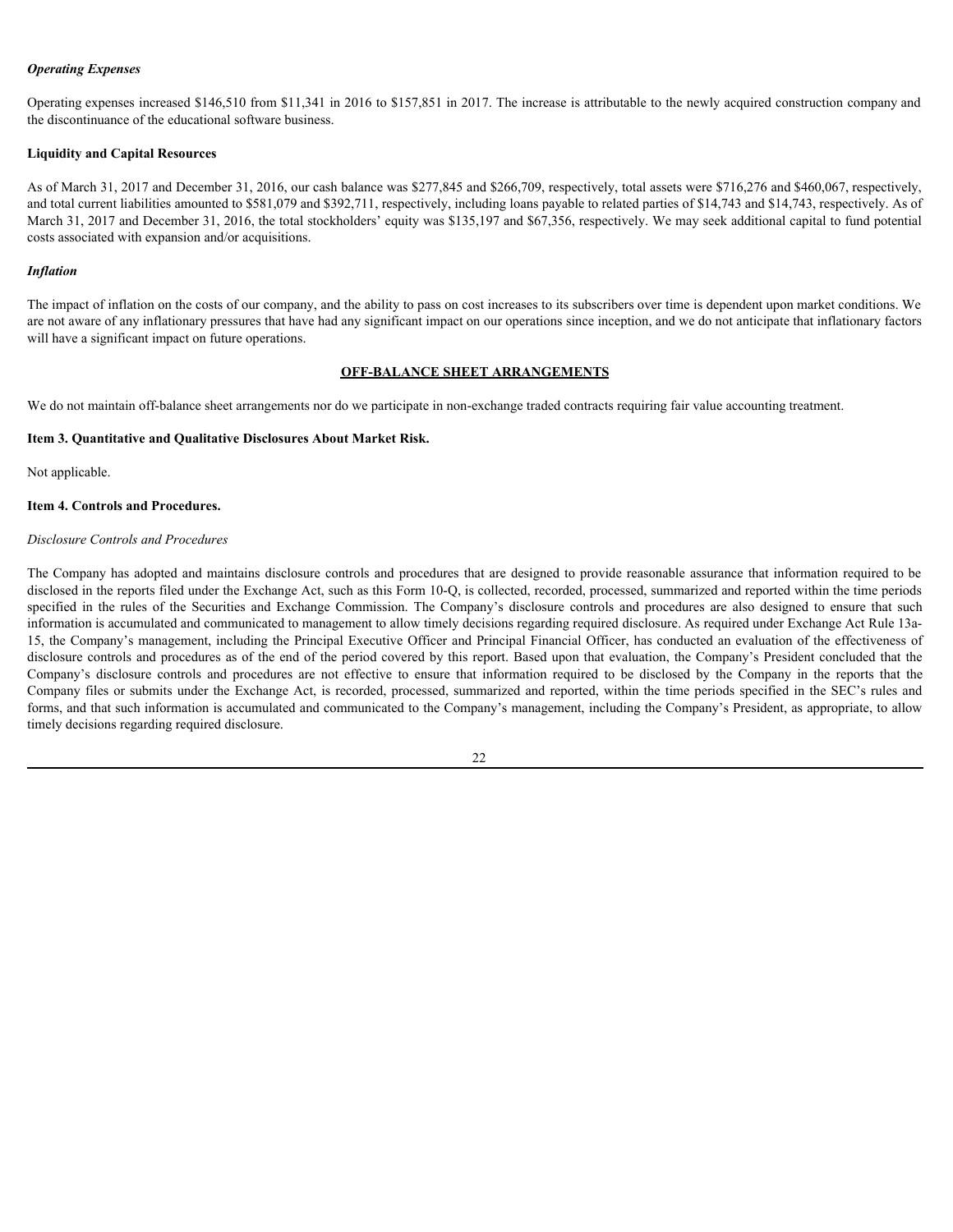## **Item 1. Legal Proceedings.**

## None.

**Item 2. Unregistered Sales of Equity Securities and Use of Proceeds.**

None .

**Item 3. Defaults upon Senior Securities.**

None.

**Item 4. Mine Safety Disclosure**

Not Applicable.

**Item 5. Other Information.**

None.

**Item 6. Exhibits.**

## **The following exhibits are included with this filing:**

- 3.1\* Articles of Incorporation (Form S-1 Registration No. 333-174674 filed June 2, 2011).
- 3.2\* By-laws (Form S-1 Registration No. 333-174674 filed June 2, 2011).
- 4.1\* Specimen Stock Certificate (Form S-1 Registration No. 333-174674 filed June 2, 2011).
- 10.1\* Intellectual Property Purchase Agreement (Form S-1 Registration No. 333-174674 filed June 2, 2011).
- 10.2\* Consulting Agreement with William Kazmierczak 5-22-2010 (Form S-1 Registration No. 333-174674 filed June 2, 2011).
- 31.1 Sarbanes-Oxley Section 302 certification by Vincent Simonelli
- 32.2 Sarbanes-Oxley Section 906 certification by Vincent Simonelli
- \* Previously filed and Incorporated by reference.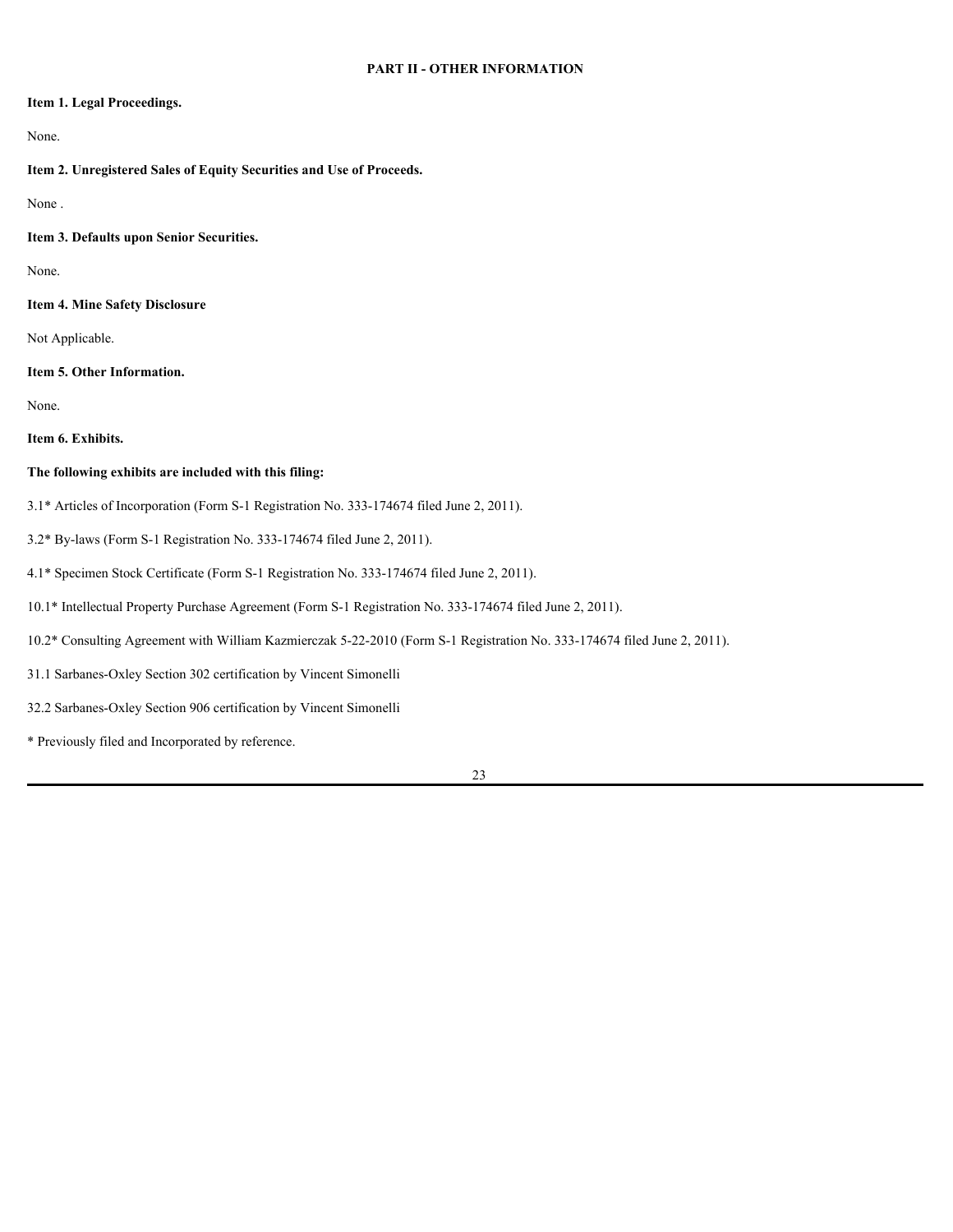# **SIGNATURES**

Pursuant to the requirements of Section 13(a) or 15(d) of the Securities Exchange Act of 1934, the Registrant has duly caused this report to be signed on behalf by the undersigned; duly authorized.

# Date: May 18, 2017 **Dream Homes & Development Corporation**

By: */s/ Vincent Simonelli*

Vincent Simonelli Chief Executive Officer and Chief Financial Officer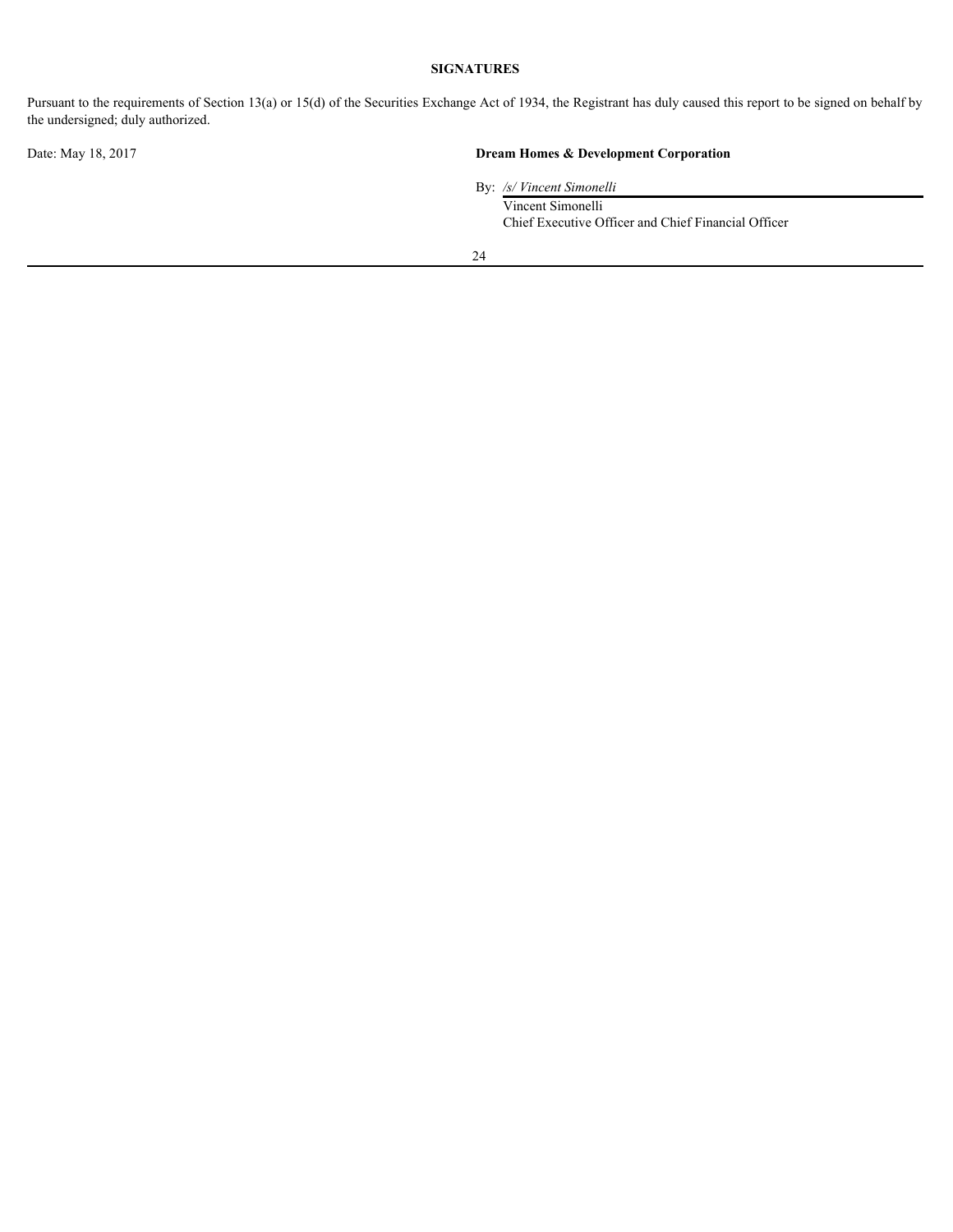## CERTIFICATION OF THE PRINCIPAL EXECUTIVE OFFICER PURSUANT TO SECTION 302 OF THE SARBANES-OXLEY ACT OF 2002

I, Vincent Simonelli, certify that:

(1) I have reviewed this quarterly report on Form 10-Q of Dream Homes & Development Corporation;

(2) Based on my knowledge, this report does not contain any untrue statement of a material fact or omit to state a material fact necessary to make the statements made, in light of the circumstances under which such statements were made, not misleading with respect to the period covered by this report;

(3) Based on my knowledge, the financial statements, and other financial information included in this report, fairly present in all material respects, the financial condition, results of operations and cash flows of the registrant as of, and for, the periods presented in this report;

(4) The registrant's other certifying officer(s) and I are responsible for establishing and maintaining disclosure controls and procedures (as defined in Exchange Act Rules 13a-15(e) and 15d-15(e)) and internal control over financial reporting (as defined in Exchange Act Rules 13a-15(f) and 15d-15(f)) for the registrant and have:

a) Designed such disclosure controls and procedures, or caused such disclosure controls and procedures to be designed under our supervision, to ensure that material information relating to the registrant, including its consolidated subsidiaries, is made known to us by others within those entities, particularly during the period in which this report is being prepared;

b) Designed such internal control over financial reporting, or caused such internal control over financial reporting to be designed under our supervision, to provide reasonable assurance regarding the reliability of financial reporting and the preparation of financial statements for external purposes in accordance with generally accepted accounting principles;

c) Evaluated the effectiveness of the registrant's disclosure controls and procedures and presented in this report our conclusions about the effectiveness of the disclosure controls and procedures, as of the end of the period covered by this report based on such evaluation; and

d) Disclosed in this report any change in the registrant's internal control over financial reporting that occurred during the registrant's most recent fiscal quarter (the registrant's fourth fiscal quarter in the case of the annual report) that has materially affected, or is reasonably likely to materially affect, the registrant's internal control over financial reporting.

(5) The registrant's other certifying officer(s) and I have disclosed, based on our most recent evaluation of internal control over financial reporting, to the registrant's auditors and the audit committee of the registrant's board of directors (or persons performing the equivalent functions):

a) All significant deficiencies and material weaknesses in the design or operation of internal control over financial reporting which are reasonably likely to adversely affect the registrant's ability to record, process, summarize and report financial information; and

b) Any fraud, whether or not material, that involves management or other employees who have a significant role in the registrant's internal control over financial reporting.

Date: May 18, 2017

*/s/ Vincent Simonelli*

Vincent Simonelli President and Chief Executive Officer (Principal Executive Officer)